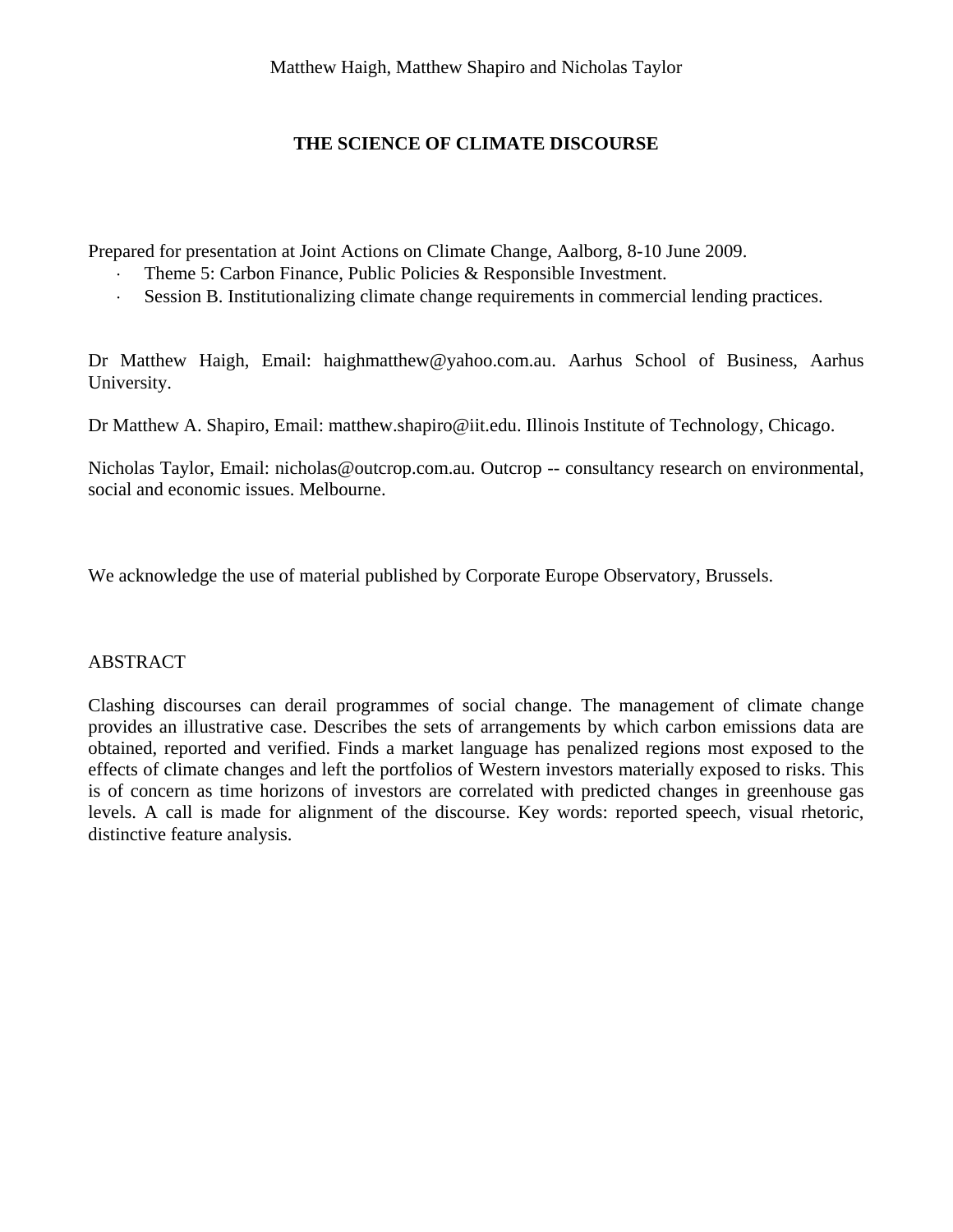### **THE SCIENCE OF CLIMATE DISCOURSE**

### INTRODUCTION

 $\overline{a}$ 

Perhaps for too long, knowing that activity is illusion but doing it anyway has been a conclusion that could be drawn from studies on the social responsiveness of financial services (e.g., Owen, 1990, 2008). Recent comment suggests a strengthened participation of institutional investors in social programs (e.g., Bernstein, 2008; Clark and Hebb, 2005; Hagerman, 2007; Okereke, 2007). The management of climate change provides opportunity for assessment.

Climate management has brought the global North and global South together as never before. Linkages between the effects of climatic changes and widespread and sustained poverty (e.g., Butler, 2008a, 2008b; Friel et al., 2008) are potentially sufficient to bring climate management under the purview of the United Nations International Covenant on Economic, Social and Cultural Rights, which would cast responsibility on the entire financial apparatus<sup>[1</sup>]. Given the ample data on the consequences of climatic changes on economic systems, it is bewildering that the management of climatic changes seems to have excluded the global capacity of financial services. Special-purpose infrastructure created by the World Bank has left institutional investors (pension funds, insurance schemes, hedge funds and others) on the periphery. Appeals for additional financial resources made by the United Nations Framework Convention on Climate Change (UNFCCC) have been directed at individual citizens and civil society organizations, not institutional investors. $\binom{2}{1}$ 

How have investors engaged if at all in identification of the economic and social effects of climate change? Investor collectivities such as the Climate Change Working Group attaching to the United

<sup>[&</sup>lt;sup>1</sup>] Article 11 requires parties to the Covenant to "recognize the right of everyone to an adequate standard of living for himself and his family, including adequate food, clothing and housing, and to the continuous improvement of living conditions. [States Parties] will take appropriate steps to ensure the realization of this right." Suggested measures include "making full use of technical and scientific knowledge" which would include, presumably, full use of the global financial apparatus. Article 12 governs the right of everyone to decent levels of health. Downloaded 19 March 2009, http://treaties.un.org/pages/viewdetails.aspx?srctreaty&id=321&chapter=4&lang=en.

<sup>[&</sup>lt;sup>2</sup>] UNFCCC, FCCC/TP/2008/5, Approaches to monitoring and evaluation of capacity-building at different levels,

http://unfccc.int/resource/docs/2008/tp/05.pdf. International Finance Corporation, IFC and climate change: unleashing the power of the private sector to mitigate and adapt to climate change,

http://www.ifc.org/ifcext/sustainability.nsf/AttachmentsByTitle/fly\_ClimateChangebrochure/\$FILE/ClmateChange\_6pbroc hure.pdf. International Finance Corporation, Banking on sustainability: financing environmental and social opportunities in emerging markets,

http://www.ifc.org/ifcext/enviro.nsf/attachmentsbytitle/p\_bankingonsustainability/\$file/final\_ifc\_bankingonsustainability\_w eb.pdf. All downloaded 19 March 2009.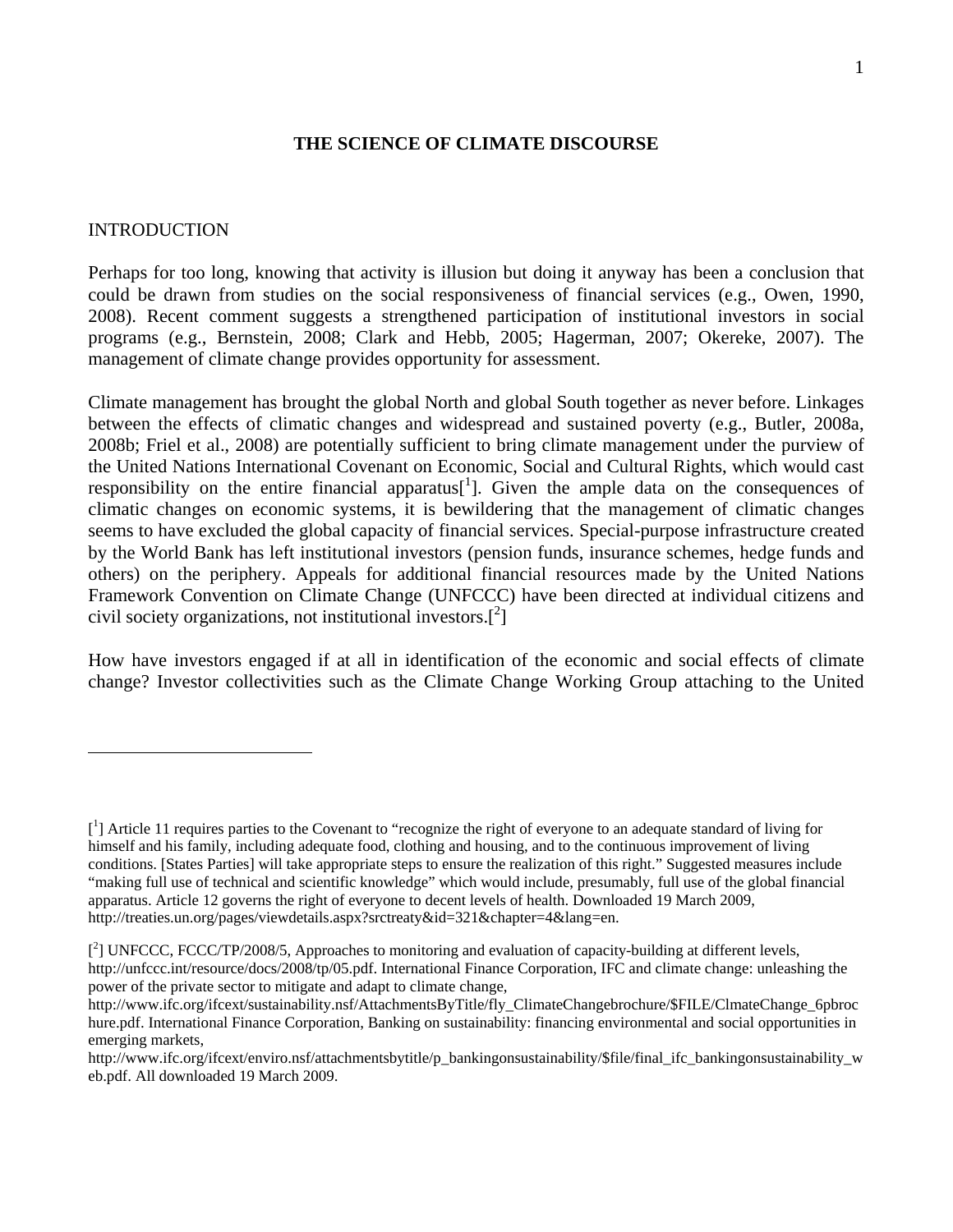Nations Environment Programme Finance Initiative,  $P8[^3]$ , ClimateWise<sup>[4</sup>], The Climate Institute<sup>[5</sup>], the Carbon Disclosure Project<sup>[6</sup>], the Europe-based Institutional Investors Group on Climate Change<sup>[7</sup>] and others have claimed that investors deploy climate-related investment strategies, yet, have also complained of an absence of relevant metrics and a restricted range of investment vehicles $\binom{8}{1}$ . It seems apposite to investigate what scientists, policy makers and investors mean by 'climate-related strategies'.

Communications between climate policy makers, industrial firms and institutional investors have received comment on differing utilities of information (e.g., Lohmann, 2005), managerialistic overtones (Leiserowitz, 2006), norms of representation and visualization (e.g., Füssel and Klein, 2006), and competition between rhetorical frames (e.g., Bäckstrand and Lövbrand, 2007; Livesey, 2002).

The evidence we present below suggests climate science, policy makers and financial markets are both functionally interdependent and ideationally separate from each other, which makes for a peculiar set of relations. We point at the inappropriateness of the language used to communicate climatology data and climate policies and suggest that this reflects why investors' assessments of climatology data have been formed on the basis of secondary information exchanges. We present suggestive evidence that cross-colonialization of the discourses has stymied progress at the very time when privately managed capital is most needed.

In what follows, the theoretical and empirical approaches used are explained. A following section presents the empirical material. We conceptualize the interferences between discourses we identify as the driving force of change and development and remark on the potential for strengthened communications in climate management.

<sup>[&</sup>lt;sup>3</sup>] Constituted by a number of British and North American public sector occupational pension funds. Formed in 2008 under the patronage of the British monarchy, P8 has claimed an objective to address climate change at organizational, policy and market levels.

<sup>[&</sup>lt;sup>4</sup>] Constituted by a number of British insurers. Formed in 2007 under the patronage of the British monarchy, ClimateWise has claimed its members are required to publicly disclose how they have addressed risks posed by global climate behaviours.

<sup>[&</sup>lt;sup>5</sup>] Funded by an Australian charitable institution. Membership is drawn from commercial interests in health research, climatology and energy generation.

 $[$ <sup>6</sup>] Registered in England as a tax-exempt charity and a company limited by guarantee.

 $\left[ \begin{smallmatrix} 7 \end{smallmatrix} \right]$  Constituted by a number of British occupational pension funds.

<sup>[&</sup>lt;sup>8</sup>] Downloaded 19 March 2009, http://www.cdproject.net/responding-companies.asp.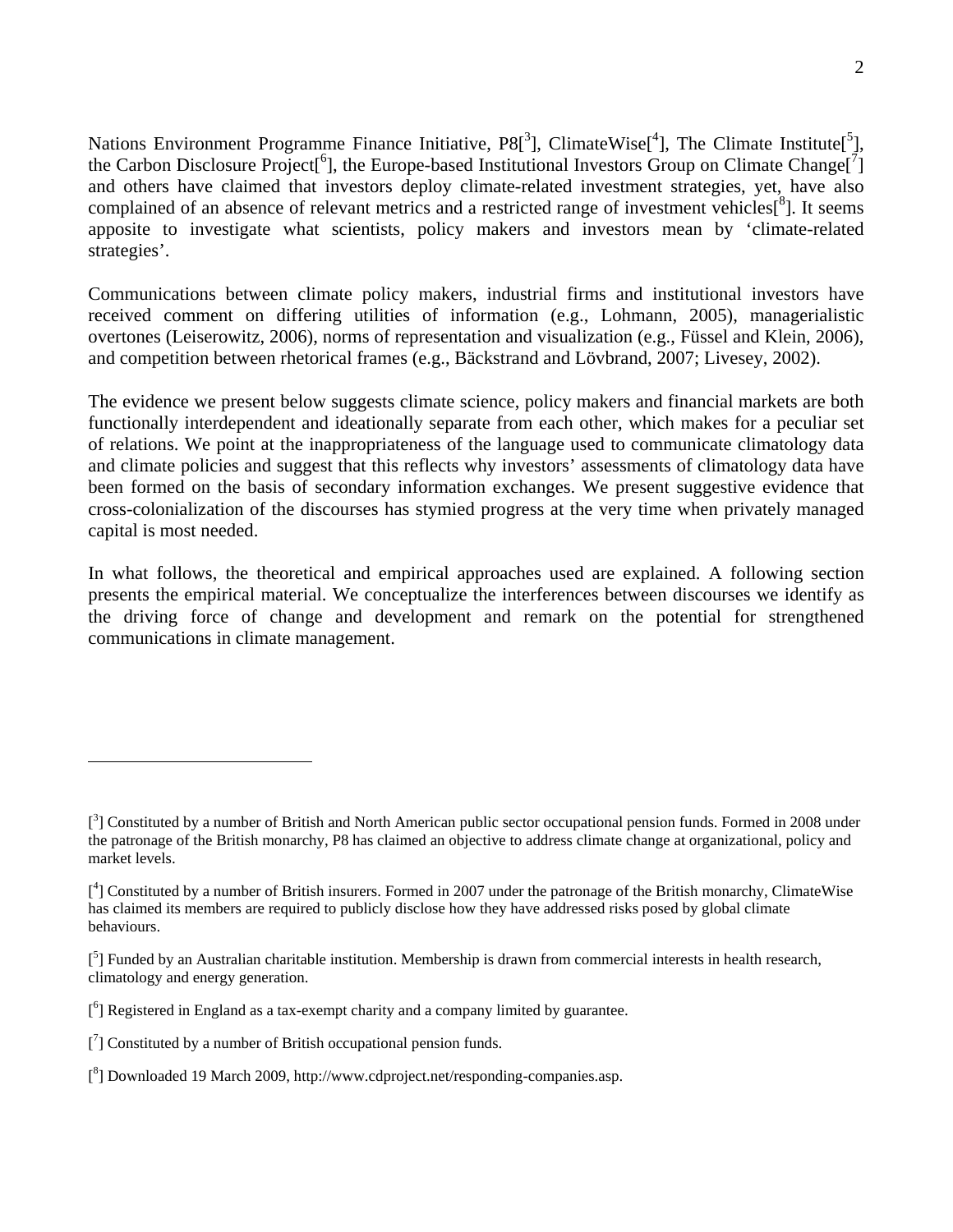### APPROACH

 $\overline{a}$ 

We recognize climatology scientists, policy advisers attached to national governments, and operators in the financial markets as distinct theoretical objects each constituting and constituted by discourse. Discourse analysis is concerned with how language users produce and interpret language in context. Time and procedure and norms of representation are conceived differently by scientist teams working off the coastlines of the Maldives and brokers in the London Energy Brokers Association dealing in carbon dioxide common units  $[$ <sup>9</sup>].

Examined material consisted of field-collected samples. Emphasis is given to narrative and visual analysis. Following Baldvinsdottir et al. (2009) and Buchanan (2001), elementary linguistic units examined include:

- use of vocabulary and semantics, including metaphorical features, "loaded" vocabulary, coded words and expressions (phrases belonging to particular social domains);
- ⋅ composition, presentation and argumentation;
- the styles of communications, including syntactical and meaning relations between sentences as indicated by features such as schemes of words, passive/active sentences, modality (commitment), and grammatical mood (declarative, interrogative or imperative);
- and the way images work on their own and collaborate with written text to create an argument designed to produce desired effects in a specific audience.

Rhetoric is defined as deliberate uses to which discourse are put and can be identified by the use of undefined terms pivotal to the framing of a text. Attention directed to the contextual significance of the text unit emphasizes some of the features mentioned above and opens up another range of discursive characteristics and effects. Vološinov (1986, p. 13) recognizes signifiers as material, as an integral part of reality, and lending themselves to objective, socially situated linguistic analysis.

Vološinov (1986, p. 112) uses a three-part conception of communicative discourse. The content (theme) of a text (visual, spoken or written) is the referent; two, the syntactic patterns (language structure and word order) used to communicate the referent is reported speech; three, the reported speech is associated with an author and becomes authorial speech. "[T]he autonomous theme thus becomes a theme of a theme" (Vološinov, 1986, p. 115). The three parts are linked by the social

<sup>[&</sup>lt;sup>9</sup>] The London Energy Brokers Association accounted for most of the volume and value of carbon emissions allowances and credits traded in 2007 and 2008. The Chicago Climate Exchange (CCX) is a Commodity Futures Trading Commission designated contract market which began continuous electronic trading of greenhouse gas emission allowances and offsets in 2003. CCX's owner, Climate Exchange plc (ticker: London, CLE) owns the European CX (http://www.ecx.eu) – the dominant vehicle of the European Union Emission Trading Scheme, the Montréal CX (http://www.mcex.ca), the Insurance Futures Exchange (http://www.theifex.com) and has interests in Tianjin CX (http://www.tianjinclimateexchange.com). CCX, ECX and MCX trade in and clear carbon credit allowances and futures contracts based on quantized CO2 emissions. The Insurance Futures Exchange trades in futures based on US tropical wind estimates; its contracts are modeled on reinsurance policies. The Tianjin Exchange was not active at the time of writing.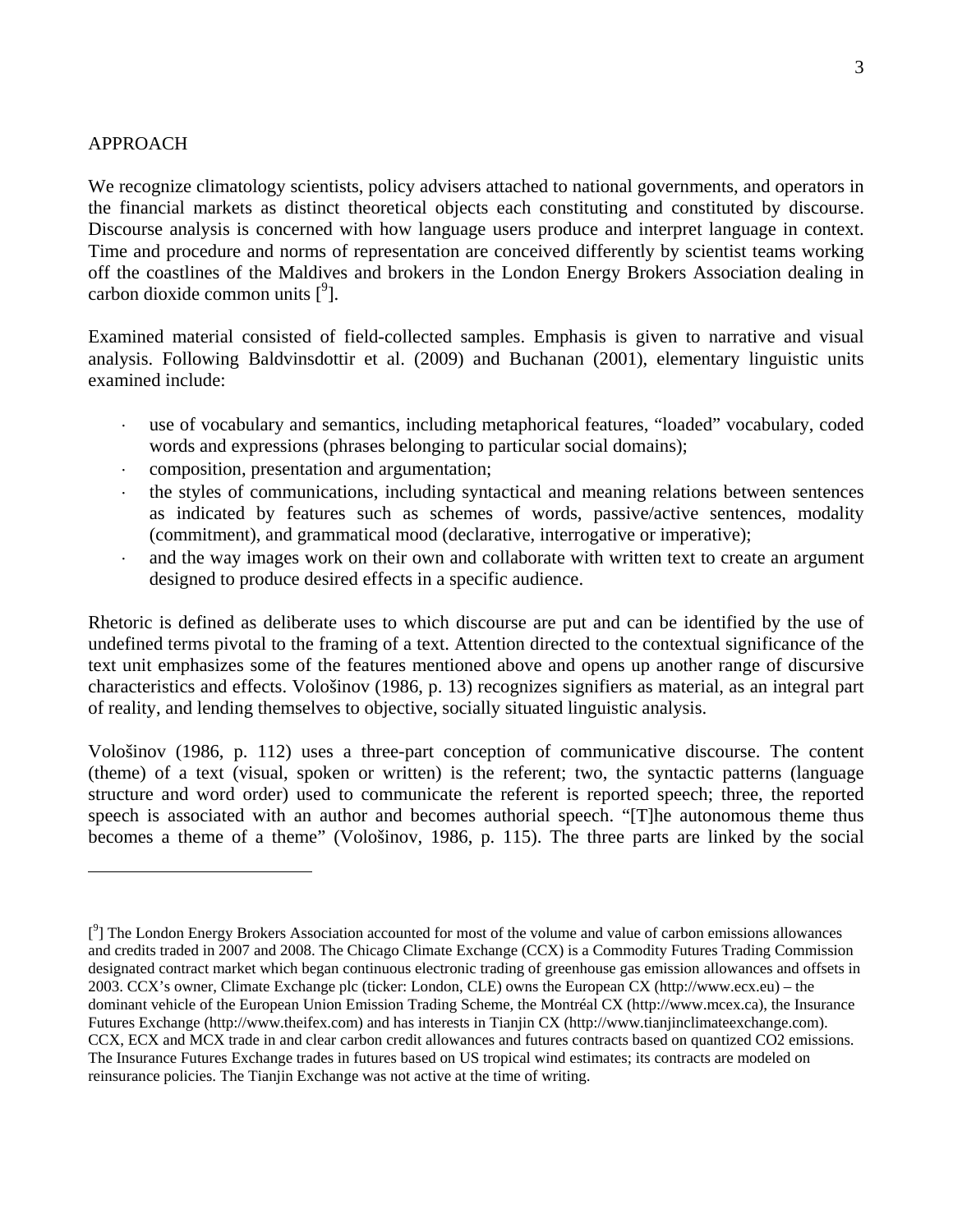organization of the reception of signs (the reporting context). The resulting interlinked, contextualized conception of discourse becomes the basic unit of analysis.

The scope of the study was confined to Australia, the UK and the US, regions chosen for their prominence in climate policy and climate-related investment activity and for their variable levels of regulation. A 30-month period of examination was used, November 2006 to April 2009. Data were gathered from reports, interviews, and participation in nine international conferences and seminars in the twelve-month period leading up to the UNFCCC Fifteenth Conference of the Parties in December 2009. Around 280 reports issued in the public domain were used. Just over 50 individual interviews were conducted with scientists, climate policy makers and advisers to asset owners. Interviewees included individuals working and who had worked in the World Bank; the Intergovernmental Panel on Climate Change; the Institutional Investors' Group on Climate Change; and the Carbon Disclosure Project. Interviews were conducted in person, by telephone and email. Two of the authors are members of the Network for Sustainable Financial Markets, an unfunded group of lawyers, financiers and academics which has provided inter alia assessments of financing mechanisms used in national climate management arrangements, and this network was also used.

Examples of the discourse of climate science were selected from the Fourth Synthesis Report of the Intergovernmental Panel on Climate Change. Examples of climate policy discourse were selected reports produced by a UK government agency, The Carbon Trust, in 2007 and 2008. Examples of the discourse of institutional investors were selected from material issued in the public domain by the Carbon Disclosure Project, again in 2007 and 2008. After completing analysis of the selected material, these sources were again reviewed to identify if alternate text was more illustrative of the discourses. This review gave no impression that selecting other material would have significantly affected our perceptions of the gaps between the discourses as represented in the chosen textual material.

## DISCOURSES IN CLIMATE MANAGEMENT

This section presents and compares the discourse genres of climate science, climate policy making and financial services. The latter refers mainly to the reported speech of institutional asset owners such as pension funds and insurers and their advisors. In our textual analyzes, we examine all the textual features described earlier, but in the three sections which appear below we include only those features relevant to the specific selected material. Not all the material analyzed has been presented.

### i. DISCOURSE OF CLIMATE SCIENCE

The Intergovernmental Panel on Climate Control, a body instituted by the World Meteorological Association and the United Nations Environment Programme in 1988 and constituted by governments of States Parties to the UN, has invited policy-making organizations (and anyone else) to use the data and images it produces for their own purposes. This section draws mainly on the IPCC's Fourth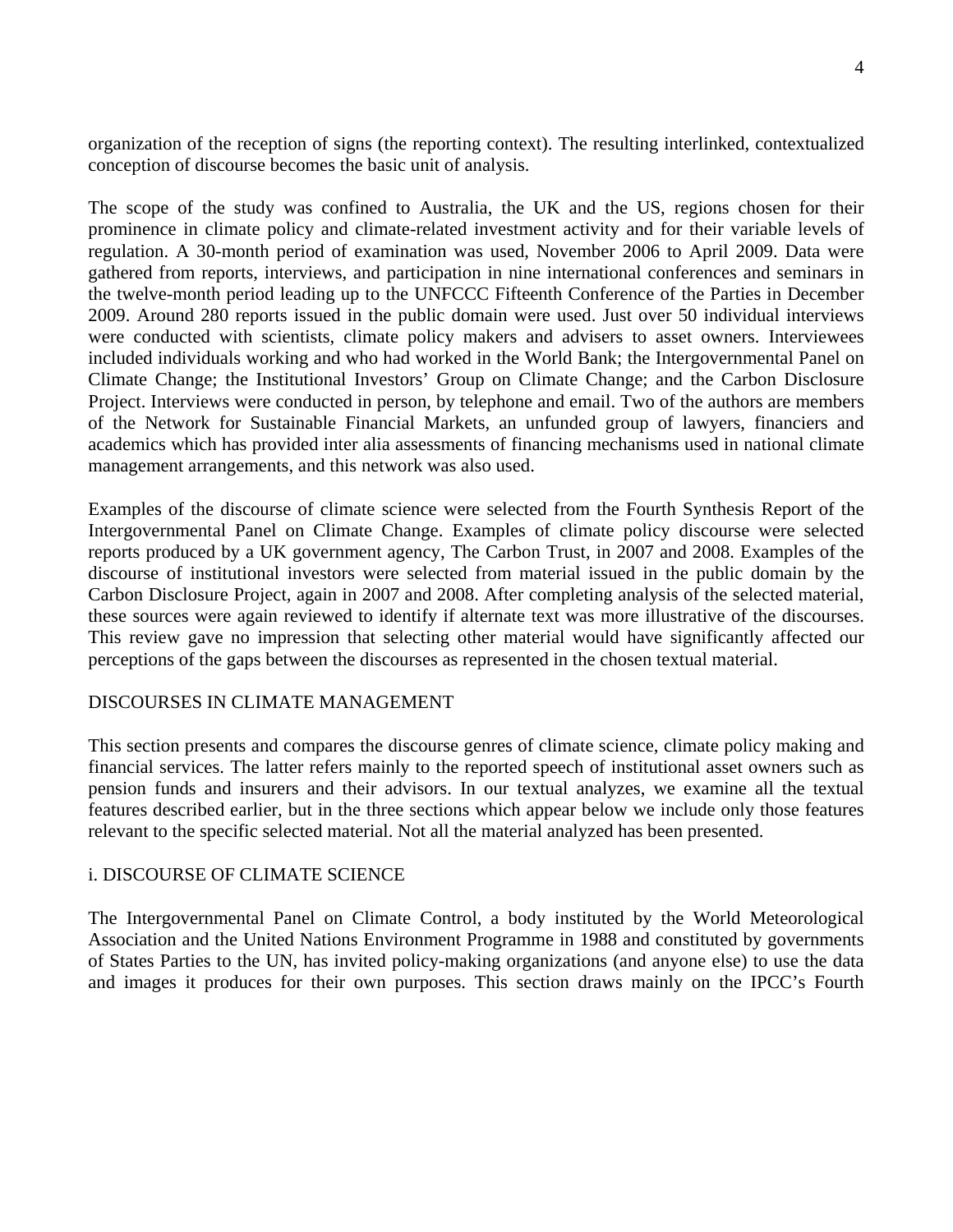Synthesis Summary Report for Policymakers (namely, IPCC, 2007), which is derived from the IPCC's Fourth Assessment Report which contains the work of IPCC's working groups.<sup>[10</sup>]

Evidence is presented in IPCC (2007) to indicate the likelihood of continued climate trends and their effects on human health. Data are presented on current and projected effects of climate trends on human health include heat-related mortality in Europe; allergenic pollen at previously unrecorded latitude levels; hundreds of millions of people exposed to increased water stress and reduced yields for grain-fed agriculture, particularly in Africa; global coastal flooding; the extinction of up to thirty percent of extant species at year 2000; complex, localized negative impacts on small holders, subsistence farmers and fishers; increasing morbidity and mortality from weather systems; changes in infectious disease vectors and increasing burden from malnutrition, diarrhoeal, cardio-respiratory and infectious diseases. Data are distilled using short, terse paragraphs referencing groups of data points in accompanying coloured figures. A reader is directed to footnoted likelihood estimates of future changes to weather patterns; technical terms are used such as "very likely", "likely", "more likely than not", "very high confidence", "high confidence" and "medium confidence".

The UNFCCC and the IPCC have both used visual imagery to communicate "the message" to governmental policy makers, namely:

Tackling climate change will necessitate significant private and public investment, and will help secure the transition to the low-carbon economy, opening up new possibilities for growth and jobs and promoting sustainable development. $\lceil \frac{11}{1} \rceil$ 

That the use of language and imagery by the IPCC is ideological rather than merely emphatic and colourful is suggested by the distinct boundaries between reported speech and authorial speech. Features of IPCC (2007) such as compact grammar, standardized paragraph length and stylistic homogeneity suggest a dogmatic style of ideology.

Exhibit 1 below shows a schematic diagram of a type common to the hundreds of IPCC reports and PowerPoint<sup>TM</sup> presentation documents made available for public use. Exhibit 1 makes use of the perspectives of the natural sciences and the social sciences (Füssel and Klein, 2006), both of which focus on the connections between system components.

 $[10]$  IPCC's three working groups were formed to collect and analyze evidence from physical sciences; impacts on poorer countries, including adaptation and vulnerability assessments; and import on richer countries, including mechanisms expect to mitigate the effects of climate change.

<sup>[&</sup>lt;sup>11</sup>] Commission of the European Communities, Communication from the Commission to the European Parliament, the Council, the European Economic and Social Committee and the Committee of the Regions. Downloaded 23 April 2009, http://eur-lex.europa.eu/lexuriserv/lexuriserv.do?uri=com:2009:0039:fin:en:pdf.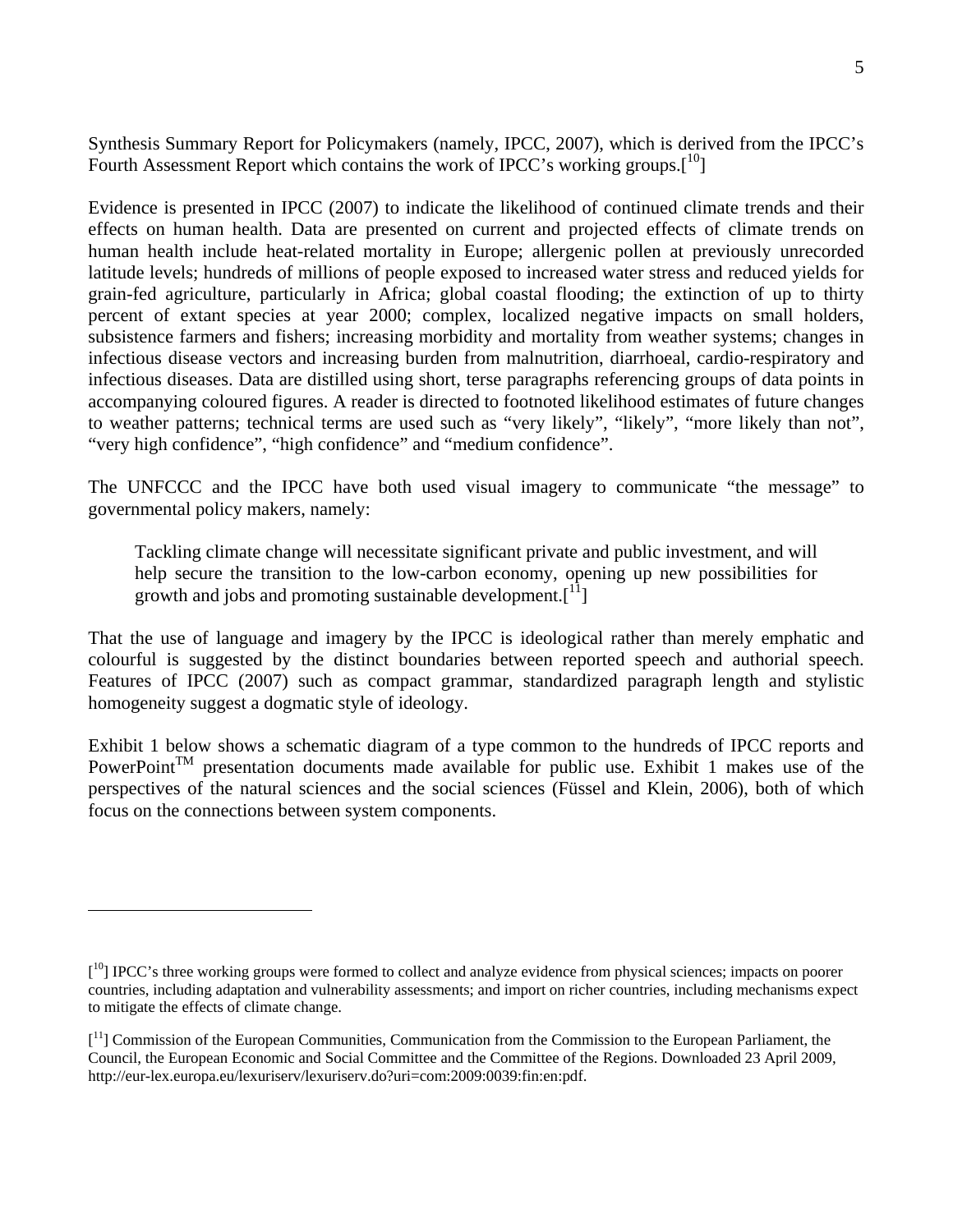### *[Insert Exhibit 1 about here]*

Exhibit 1 works on its own and collaborates with surrounding written text to create an argument that climate systems can be known, managed and controlled. Technical language and visual imagery are accompanied by the progressive overtones of phraseology such as "evolution of the theory and practice" and "evolution of the conceptual framework" (IPCC, 2007). Two general problems arise with use of visual media to communicate to spheres of knowledge and practice having different skill sets, meanings and norms to those of the communicators.

One problem concerns the reductionist aspect of diagrams. When system-dynamics are combined with the influence diagrams of the social sciences (IPCC refers to the outcome as its integrated assessment framework), the diagrams become extremely complex. To elaborate briefly, box-and-arrow diagrams in system-dynamic diagrams refer to physical flows of resources. In influence diagrams, boxes and arrows represent assumptions, value systems and relational concepts. To distinguish between the two, the IPCC has devised certain diagrammatic modifications. Human actions are indicated by boxes with rounded corners; rectangular boxes refer to non-human events; the thicknesses of borders mark differences between assessments at global, regional and local levels; arrows can indicate physical, human, functional and information flows; and shading indicates other information. Colour becomes important: Exhibit 1 uses graded, coloured shading of backgrounds moving between brown, green and light blue, and variously coloured boxes linked by coloured-in, multidirectional arrows.

The use of visual media in IPCC (2007) leads to a second problem: the intended users of IPCC reports are not the relevant communities. Institutional investors in the rich economies and communities in the poor regions are given short shrift. The encoded reduction of complexity in Exhibit 1 (all system diagrams are reductionist) is a potential source of confusion for such as an investment analyst contracted to a pension fund (should an investment analyst ever view such a report) seeking unambiguous, standardized data for input to a spreadsheet program. Exhibit 1 is as far, if not farther, from many climate-affected communities. A community on Brazil's coastline struggling for civil space so it can build a public library that might host a computer connected to the Internet so it can download IPCC (2007) … (Crawford, in interview).

Adaptation and mitigation measures suggested in IPCC (2007) are at the level of industrial sectors designated as "key" (a rhetorical term). Apart from investment banking services (which link to emissions trading schemes-- the single financial mechanism linked to expectations of future GHG reductions), privately managed investment institutions are not mentioned (possibly a rhetorical outcome). Assessment of mitigation options "emphasising specific technologies" and emissions abatement measures are promoted over measures which would rely on changing the international financial apparatus. Terms such as "financial barriers", "financial constraints", "limits to financial capacity" and "financial challenges" appear with "market mitigation potential" and "resistance by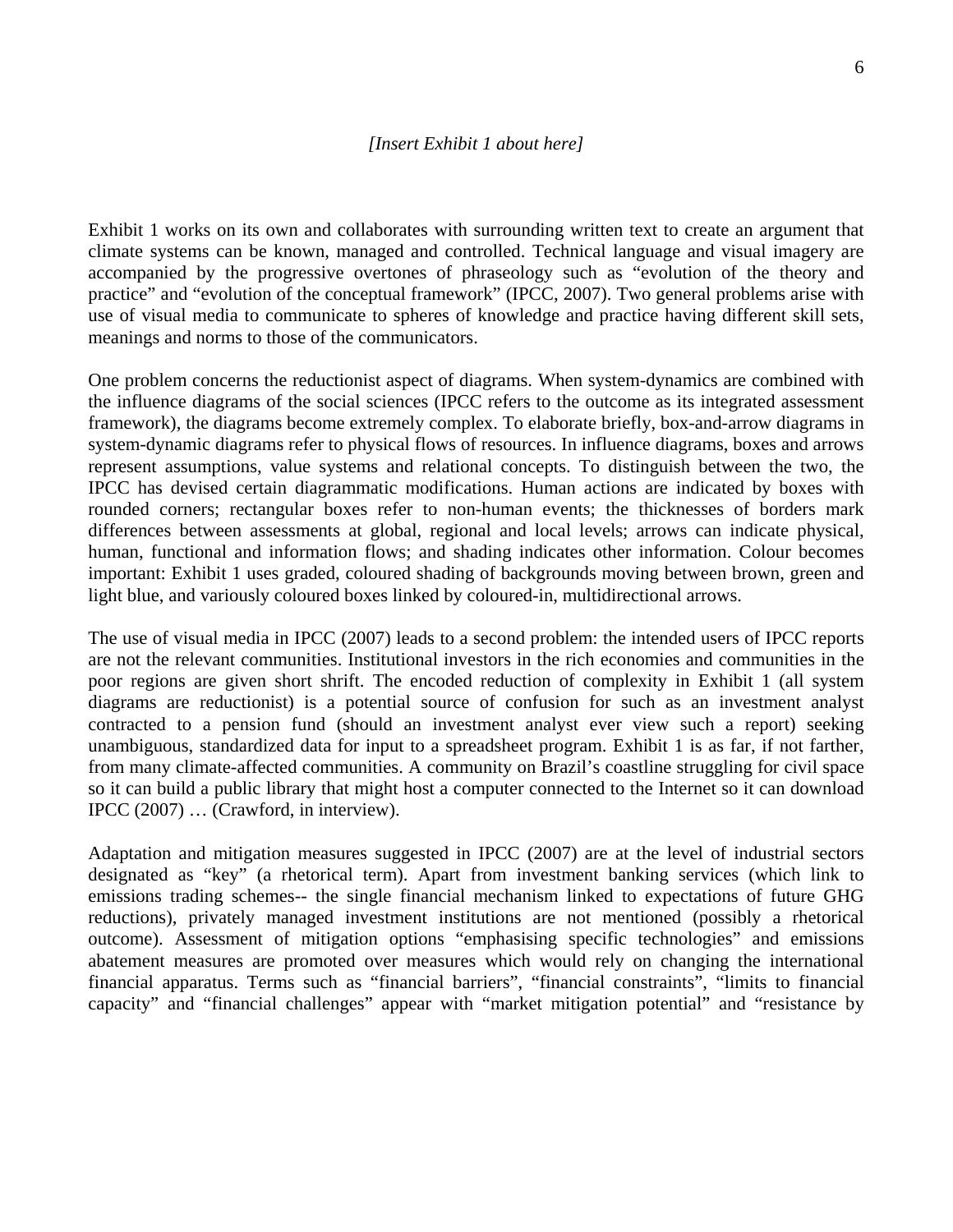vested interests" in energy supply<sup>[12</sup>]. Carbon emissions trading markets depend on maintenance of high market prices of carbon tonnages and individual applications for World Bank funds. Required "substantial investment flows" may be promoted by the financial derivatives trading mechanism attaching to the compliance period of the Kyoto Protocol (2008-2012) or they may not. The direct discourse and rhetoric work to create an impression that is dialectic relations with energy markets which make it likely that market-induced carbon emissions mitigation will not lead to stabilization of the concentration of GHGs in the atmosphere any time in the twenty-first century.<sup>[13</sup>]

At this point, progressive overtones in IPCC (2007) reappear. The document stridently promotes emissions trading schemes designed for "profitable", "competitive", and "synergistic" operation at the level of individual corporations. Suggested carbon emissions reduction ("mitigation") technologies, policies and measures do not include the financial services sector, which we characterize as a rhetorical, and ideological, device.

Efforts can include diverse elements such as emissions targets; [localized] actions; R&D programmes; adopting common policies [. . .] or expanding financing instruments. (IPCC, 2007)

Mobilising financing of incremental costs of low-carbon technologies is important. (IPCC, 2007)

The modalities of the language and the complexities of diagrammatic representation used in Exhibit 1 support our interpretation that the IPCC uses a discourse of progressive managerialism. The agent is removed and replaced by managerial jargon such as "Climate Process Drivers". The reductionist diagram of Exhibit 1 presents a macro-managed world placing the viewer in the position of scientist who is able to see climate management from a new perspective: the scientific, enlightened perspective.

 $[1<sup>2</sup>]$  The largest single source of anthropogenic (human-induced) greenhouse gases at 25.9 percent of global GHG emissions in 2004. The six officially designated greenhouse gases are:  $CO<sub>2</sub>$  - Carbon dioxide; CH<sub>4</sub> - M ethane; N2O - Nitrous oxide; PFCs - Perfluorocarbons; HFCs - Hydrofluorocarbons; SF6 - Sulphur hexafluoride. Downloaded 8 March 2009, http://unfccc.int/ghg\_data/ghg\_data\_unfccc/items/4146.php. "Market mitigation potential" refers to projected outcomes if carbon emissions trading markets were to be used by every carbon emitter (considered unrealistically optimistic).

<sup>[&</sup>lt;sup>13</sup>] Emissions reductions by 2030 are predicted between 13 Gt CO2-eq at a carbon price per tonne of under USD50 and 31 Gt CO2-eq at a carbon price per tonne of under USD100 (considered unrealistically optimistic). IPCC estimations of the increase in GHG emissions at 2030 above year 2000 levels are in the range of 9-36 Gt CO2-eq (considered most likely an underestimate). Only at the high end of the range of projections presented in IPCC (2007) do projections of the impact of global systemic initiatives on climate management exceed projected impacts of localized measures. The most optimistic projections of both types of measures fall short of the three of the six projected increases in greenhouse gas emissions in 2030. Note is made that the IPCC's projections of greenhouse gas emissions in 2030 understate likely emission levels and exclude some material sources of contributions to greenhouse gas emissions. The underestimation of GHG emissions is estimated at between 10 and 15 percent.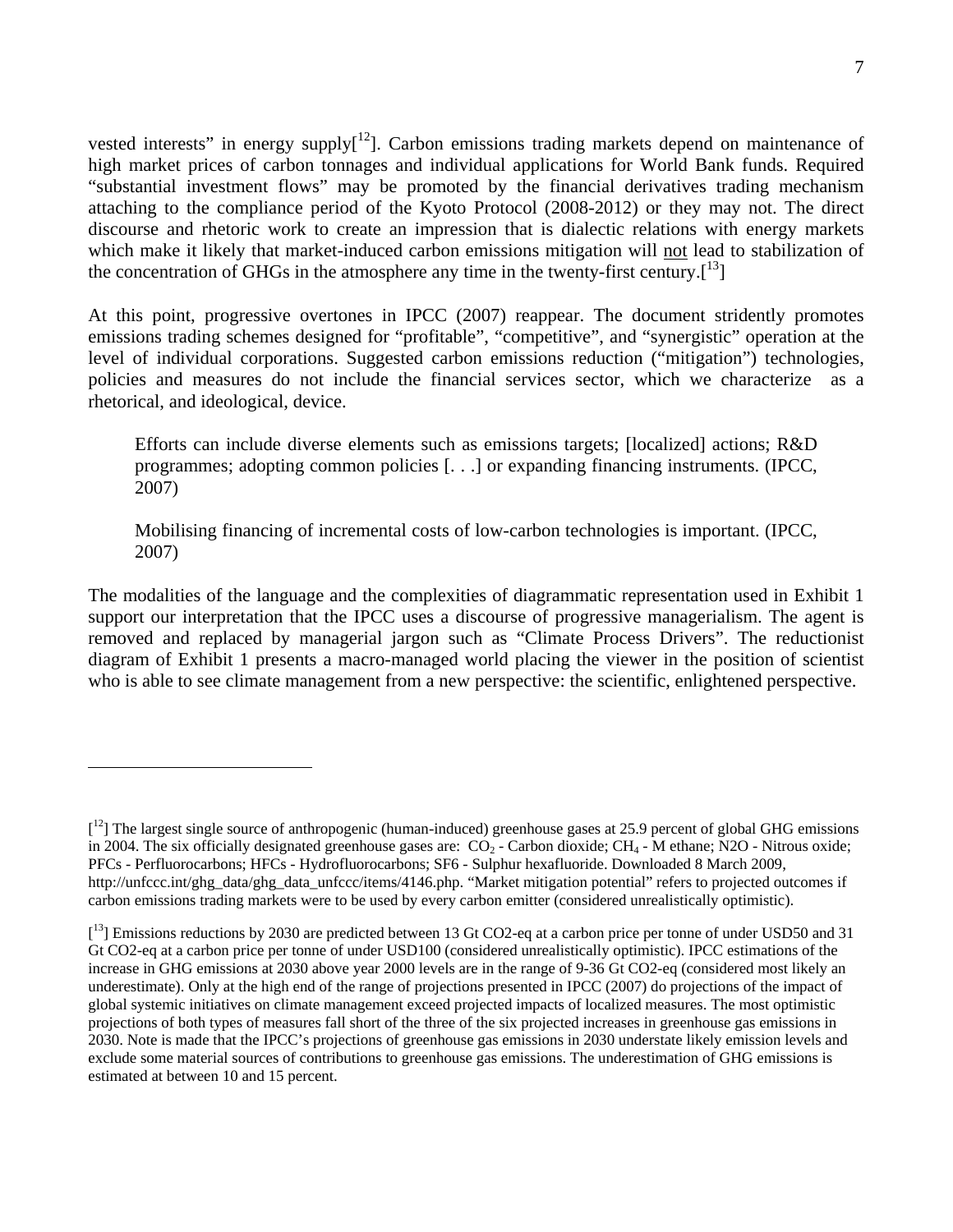We conclude on this basis the visual messages and the accompanying text in Exhibit 1 draw on a progressive discourse merging two discourses: a managerialist discourse and a discourse of a broad and systematic perspective. 'Science has the evidence necessary at hand' is the policy message: all that is needed, one can infer, is adequate levels of political will and effective financial mechanisms.

### ii. DISCOURSE OF CLIMATE POLICY

The text analyzed in this section is produced by the Carbon Trust, a body created by the UK government in 2001 to promote its carbon emissions trading scheme. The Carbon Trust's adverts and reports are designed and published by PricewaterhouseCoopers, a global public accounting and business services consultancy. Exhibit 2 below provides six adverts produced for The Carbon Trust.

### *[Insert Exhibit 2 about here]*

A hopeful and individual responsibility tone of the largest image in Exhibit 2 is conveyed by the imperative mood of its invitation to entreat: "Let's Get Started". An ownership and individual agency ideology is entrenched by a slogan using modal verbs and conveying an action-oriented attitude: "Reduce What You Can, Offset What You Can't<sup>TM</sup>". The pronoun 'you' creates the subject as the carrier of responsibility for global climate management. Property rights are reinforced by the trademark and attention is directed from the causal agents of carbon emissions. These devices and outcomes indicate an individualistic style of ideology, one that entreats the reader to own the message.

The grammatical mood of the largest image in Exhibit 2 is repeated in the other images. A quotation appearing with the set of four smaller images is as follows.

Carbonfund.org is leading the fight against global warming, making it easy and affordable for any individual, business or organization to eliminate their carbon footprint and hastening the transformation to a clean energy future.

The third-person, passive voice of the quotation above removes responsibility for climate management from organizations and individuals producing carbon emissions at the same time as the vocabulary invites individuals to become agents of their own destinies. The appearance of single-word paragraphs – "Car", "Plane", "Home", "ZeroCarbon"– in four of the images conflate the connotations of a zerocarbon hoped-for reality with material consumption. The four images and the image of the joyful, besuited, white marrying couple all speak to the domains of consumption and material security. In these images, speech has lost its referential meaning and the "décor" has become the substance (Vološinov, 1986, p. 121). The use of text in Exhibit 2 is designed for maximum impact. The strongest possible organization of text partitioning is single-word paragraphs.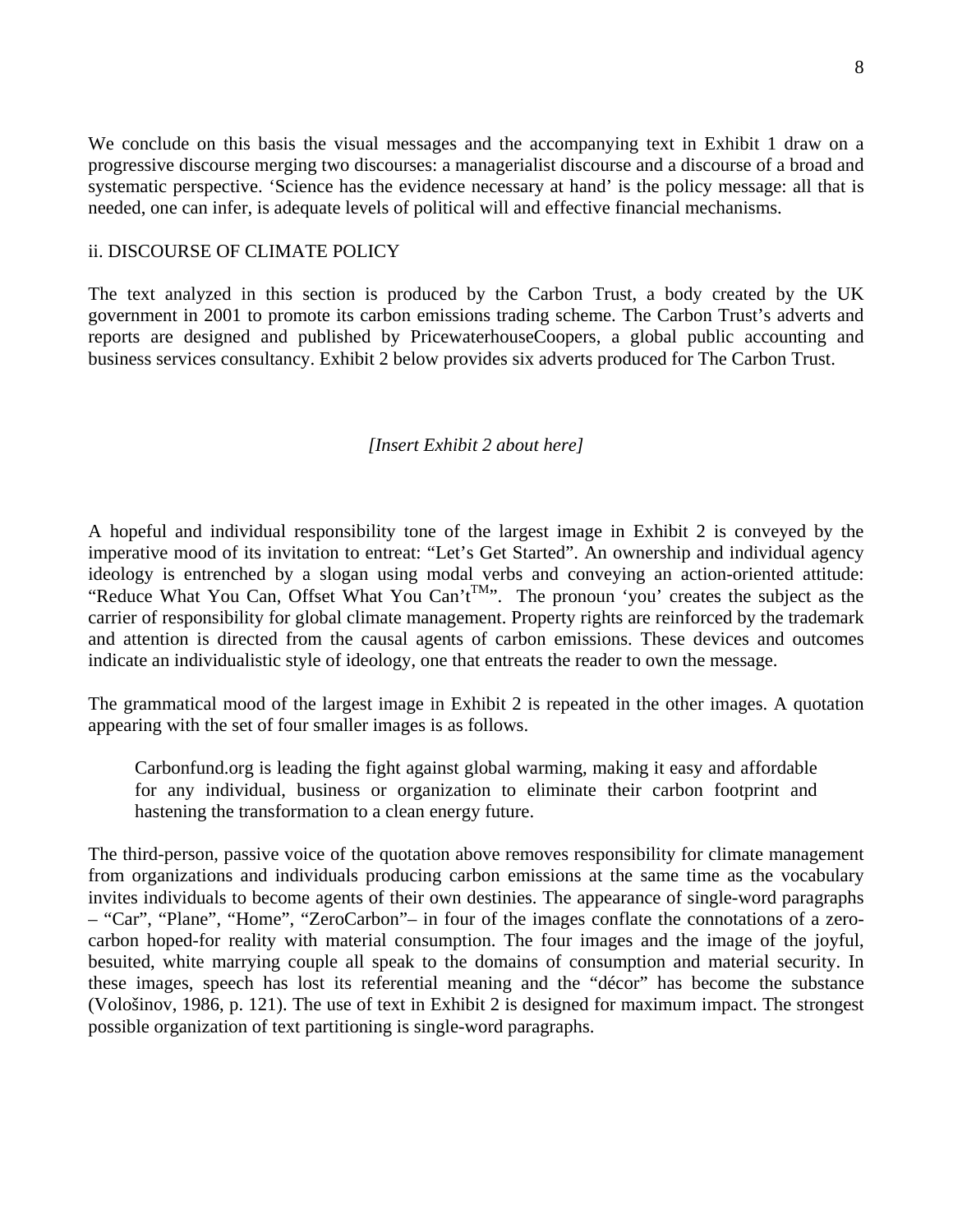[Paragraphing] takes the addressee and his active understanding into decisive account. [The more organized the partitioning, the stronger the] orientation toward listener or reader and calculation of the latter's possible reactions. (Vološinov, 1986, p. 111)

Taking these features into account, it can be inferred that Exhibit 2 is strongly oriented toward the reader. When considering the use of single words with rhetorical features such as use of colour, angles of the subjects of the images, perspective and overall mood, it can be inferred that the author has an objective to persuade citizens as to the merits of market-based carbon emissions management. This is an example of discursive interference. The indirect discourse of material, individualistic consumption is borrowed and placed in a visual, direct discourse of economic sustainability.

In the largest image in Exhibit 2, a sustainability ideology is brought by the vision of the standing child looking back at wind turbines (looking back at the future as she advances in the present). Her age and possible ethnicity (Burns, 2000) marks advocates of wind power (the UK government) as enlightened, responsible agents of sustainability, however that term might be defined. The viewer is led to form an impression that consumption of carbon offsets will produce a future uncluttered by uncertainties; that sacrifices are not needed; that global security can be purchased, owned and trademarked; that personal plans can be achieved, uninterrupted by global crises.

We conclude on this basis the imagery and text in Exhibit 2 draw on a managerialist discourse merging three discourses: a sustainability discourse, progress through financial instruments discourse and a human relations discourse.

Explanation of the use of signs of material progress and consumption to promote a program of carbon emissions mitigation can be found in the origins of the UK and European carbon emissions trading schemes. In the hope it might be found useful, a brief summary is provided here. The presence of pre-Kyoto Protocol (pre-1998) carbon taxes in several European states were not sufficient to persuade the European Commission to introduce an EU-wide carbon tax. The Commission was more receptive to pressure coming from various sources for introduction of regional emissions trading schemes $[14]$ . A principal source of pressure for an EU trading scheme was the  $UK[<sup>15</sup>]$ . Britain's emissions trading scheme was not developed by the UK government but by British Petroleum plc (ticker: NYSE, BP). In 1999, BP had launched an internal GHG emissions trading scheme<sup>[16</sup>]. In 2000, a related party to BP was appointed to the UK Department for the Environment to become head of the Emissions Trading Group secretariat, which was made responsible for developing the UK scheme. After the UK scheme

<sup>[&</sup>lt;sup>14</sup>] Directorate-General of the Environment, European Commission, COM-98-353, 998, Climate Change: Towards an EU Post-Kyoto Strategy. Downloaded 23 April 2009, http://ec.europa.eu/environment/docum/pdf/98353\_en.pdf.

<sup>[&</sup>lt;sup>15</sup>] House of Commons Committee of Public Accounts, The UK emissions trading scheme: a new way to combat climate change, Forty-sixth Report Session 2003-2004, Evidence Q12. Downloaded 23 April 2009, http://www.publications.parliament.uk/pa/cm200304/cmselect/cmpubacc/604/604.pdf.

<sup>[&</sup>lt;sup>16</sup>] BP America, Gas power and NGL: wholesale power, emissions trading. Downloaded 23 April 2009, http://www.bp.com/sectiongenericarticle.do?categoryid=3050070&contentid=3050082.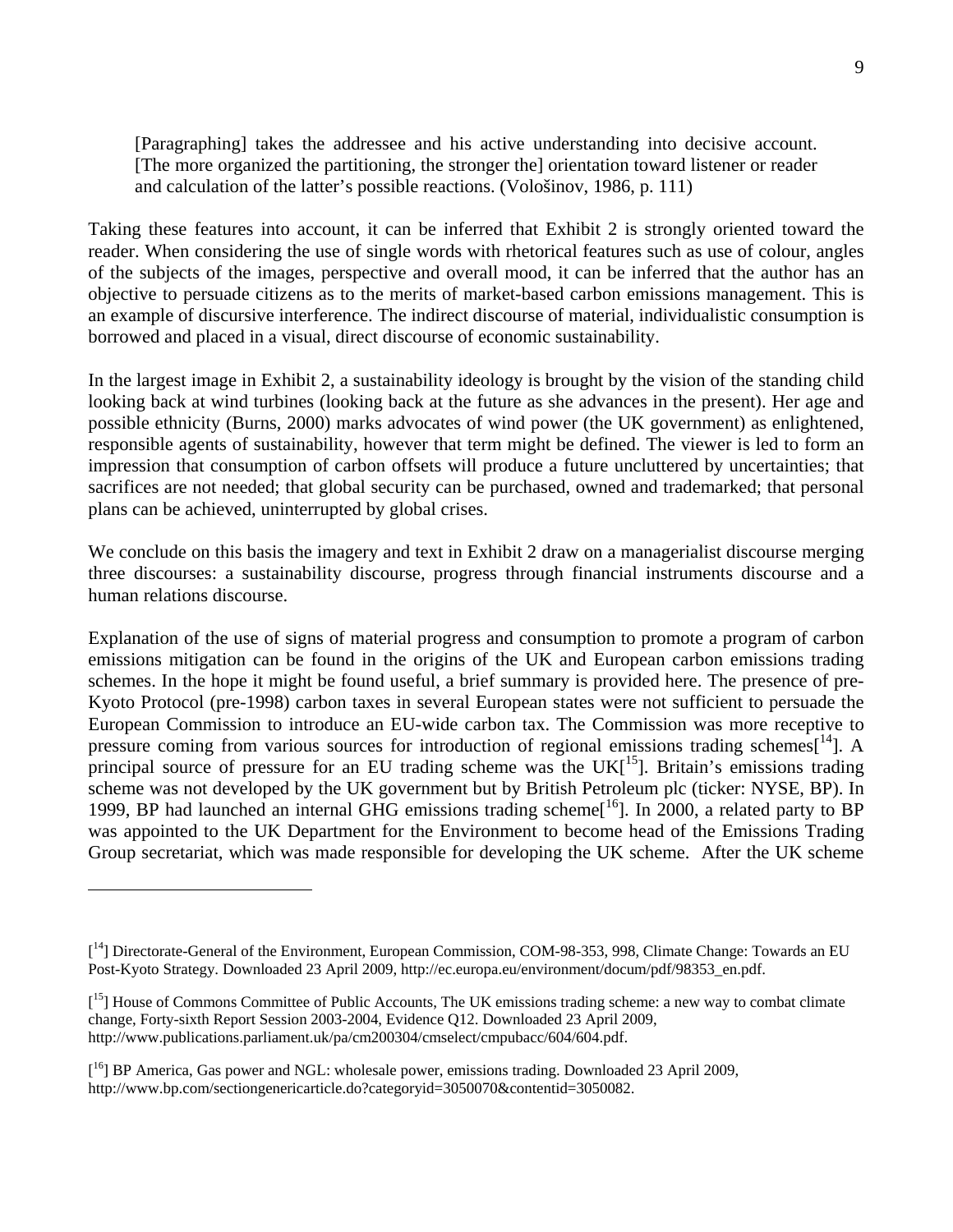had been launched in 2002, one of the first recipients was BP, which received a payment of GBP18.9 million from the UK government in return for joining the scheme $[17]$ .

The development strategy of the UK emissions trading scheme was to establish a market which would gain for itself credibility in the City of London<sup>[18</sup>]. Scheme participants that reduced their GHG emissions below a government-set initial threshold level of allowances could sell their "unspent" allowances at the market price $[19]$ . The immediate price crash of trading credits in the UK scheme on its launch did not deter the European Commission[20], which consulted BP and other architects of the UK scheme such as the European Petroleum Industry Association before launching its own scheme in January 2005<sup>[21</sup>]. These influences ensured that manipulated trading was a common feature of the UK and European schemes $[2^2]$ . Generous emissions allowances granted subsequently under National Allocation Plans have, like the images in Exhibit 2 above, promoted consumption and production above mitigation and reduction of GHG emissions levels.<sup>[23</sup>]

# iii. DISCOURSE OF CLIMATE-RELATED INVESTMENT ACTIVITY

 $\overline{a}$ 

Documents issued from the scientific community such as IPCC (2007) and from policy makers such as The Carbon Trust and Stern (2008) contain claims that climate vulnerability assessments have been

<sup>[&</sup>lt;sup>17</sup>] National Audit Office, The UK emissions trading scheme: a new way to combat climate change, UK Parliament House of Commons, Appendix 1, p. 35. Downloaded 23 April 2009, http://nao.gov.uk/publications/nao\_reports/03- 04/0304517.pdf.

<sup>[&</sup>lt;sup>18</sup>] Testimony from Sir Brian Bender and Henry Derwent of the Department for Environment, House of Commons Committee of Public Accounts, The UK emissions trading scheme: a new way to combat climate change, Forty-sixth Report Session 2003-2004. Downloaded 23 April 2009,

http://www.publications.parliament.uk/pa/cm200304/cmselect/cmpubacc/604/604.pdf.

<sup>[&</sup>lt;sup>19</sup>] House of Commons Committee of Public Accounts, The UK emissions trading scheme: a new way to combat climate change, Forty-sixth Report Session 2003-2004, Figure 1, p. 3. Downloaded 23 April 2009, http://www.publications.parliament.uk/pa/cm200304/cmselect/cmpubacc/604/604.pdf.

 $[2^0]$  National Audit Office, The UK emissions trading scheme: a new way to combat climate change, UK Parliament House of Commons, Executive Summary Key Finding No. 2. Downloaded 23 April 2009, http://nao.gov.uk/publications/nao\_reports/03-04/0304517.pdf.

 $[<sup>21</sup>]$  Emissions trading, issues and policies: climate change. http://www.europia.com/content/default.asp?PageID=416. Details of the European scheme are available at http://ec.europa.eu/environment/climat/pdf/emission\_trading2\_en.pdf. All documents downloaded 23 April 2009.

 $[<sup>22</sup>]$  National Audit Office, The UK emissions trading scheme: a new way to combat climate change, UK Parliament House of Commons, Sections 2.5 and 2.7. Downloaded 23 April 2009, http://nao.gov.uk/publications/nao\_reports/03- 04/0304517.pdf.

<sup>[&</sup>lt;sup>23</sup>] Department for Environment Food and Rural Affairs, UK National Allocation Plan Phase 1, DEFRA UK - Environment - Climate Change - Trading - EU Emissions Trading Scheme, 17 September 2007. Downloaded 23 April 2009, http://www.defra.gov.uk/environment/climatechange/trading/eu/operators/phase-1.htm.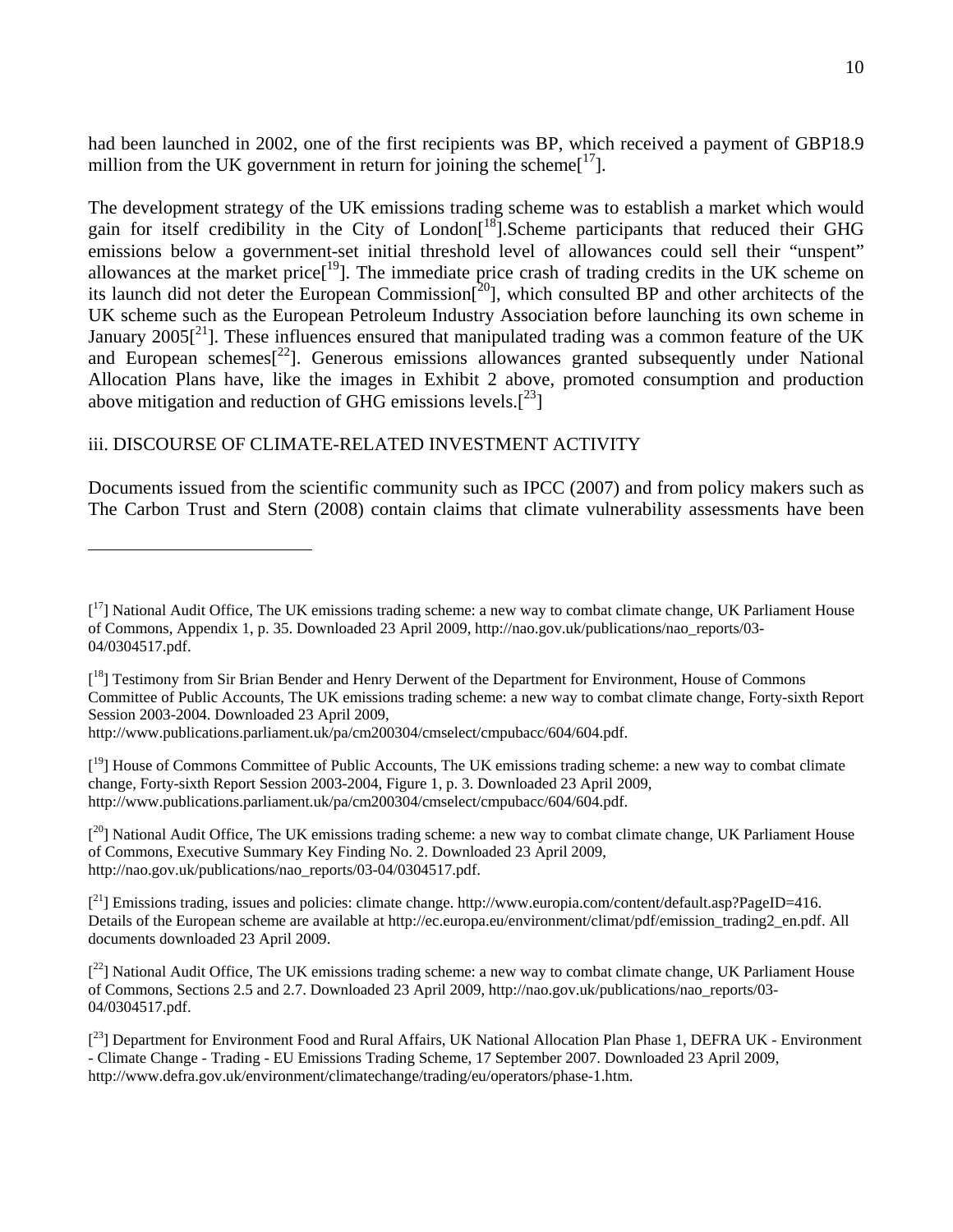designed to meet the information demands of investment institutions: that "all types of investment are growing  $\left[\ldots\right]$  coming from a widening cross-section of the finance community" $\left[\begin{array}{c}2^{4}\end{array}\right]$ .

Privately managed capital, accounting for USD74.3 trillion at 2007<sup>25</sup>] (World Bank estimates of project finance granted for Kyoto Protocol-registered energy projects over 1997-2005 were USD 13.3 trillion), appears not to have heard the news. Estimates presented by the World Bank (which might be expected to be optimistic) put direct private investments in carbon emissions rights and project-based mechanisms at USD 9.5 billion in 2007, or 0.7 percent of total funds under private management (see, Capoor and Ambrosi, 2008).

Suggestions have been made that perhaps not more than one in ten asset owners has taken steps to measure its portfolio level exposure to risks posed by global climate management requirements $\int_{0}^{26}$ . Our interview work suggests structured factoring of reported likelihood impacts of climate changes on ecosystems and human health is not followed in standard portfolio construction.

I have been involved in the advising of boards of pension trustees for thirty years. Boards are interested in one thing [and that is] paying off their liabilities. They are looking at absolute returns, not on hedging risks and showing concern on this and that issue, but on having sufficient funds to pay off their liabilities. At any rate, on [the existence or not of] climate change, 95 percent of [workers in] the City [of London] don't get it and aren't about to get it. (Adviser M, in interview)

Examination of written material and inquiries of professional presenters, including educators working in financial services, indicated an ignorance of basic facts and policies on climate management. Only one of ten presenters interviewed at two climate management conferences held for investors (both in Europe and in 2009) was aware of IPCC-produced terms such as climate mitigation, adaptation, greenhouse gas stabilization concentrations, anthropogenic warming and global warming potential, and none was familiar with published projections of the impacts of climate projections on global water, food, coastal areas and human health $I^{27}$ . At the investor workshops on climate management which one

<sup>[&</sup>lt;sup>24</sup>] IPCC Working Group III, obtained from Mr. D. Tirpak, one of the authors of IPCC (2007), dennis at tirpak.com, 23 March 2009.

<sup>[&</sup>lt;sup>25</sup>] International Financial Services, downloaded 24 March 2009, http://www.ifsl.org.uk/upload/CBS\_Fund\_Management\_2007.pdf.

 $[2^6]$  Australian source: Climate Institute, Funds survey results,

http://www.climateinstitute.org.au/images/SuperSurveyReport.pdf. US source: National Association of Insurance Commissioners, Insurer climate risk disclosure survey,

http://www.naic.org/documents/committees\_ex\_climate\_climate\_risk\_disclosure\_survey.pdf. Both documents downloaded 23 March 2009.

 $[^{27}]$  Use of the modelling constructed by C. Hope is reproduced in the IPCC Special Report on Emissions Scenarios (http://www.grida.no/publications/otheripcc\_sr/?src=/climate/ipcc/emission). It use in policy advice was decided following discussion in the UK Parliament in 2005 (as contained in the following two documents: Memorandum by Dr Chris Hope, Select Committee on Economic Affairs, House of Lords, 14 January 2005,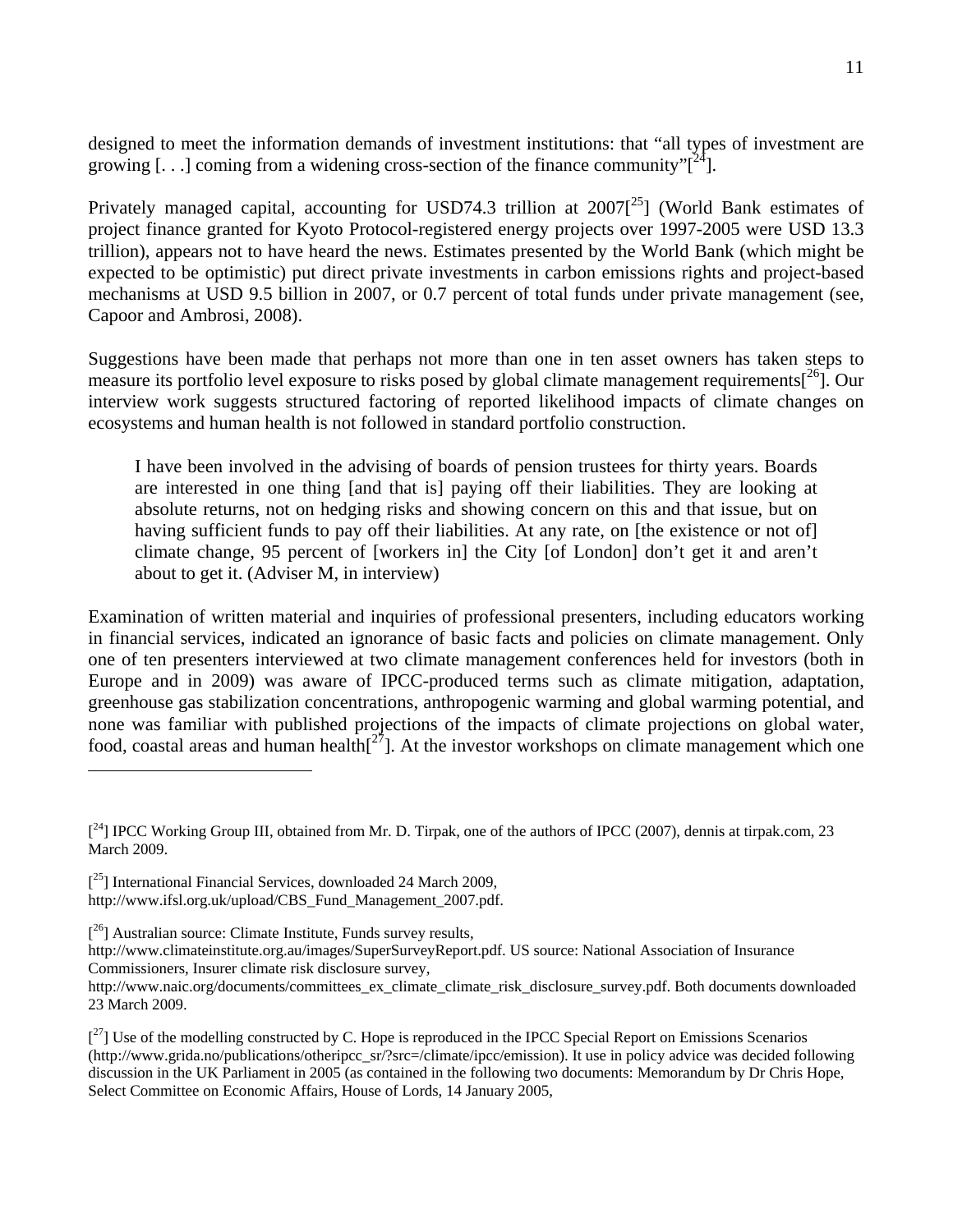of the authors attended, terminology used included "market opportunities in what we believe", "stresstesting the asset allocation on climate change", "an alternative way of fuelling our modern lifestyle" and "sustainable alpha" (better than average income-producing performance) where such "can add value across classes, investment styles, geographically and in specialist focus". The latter item, it should be noted, provides an example of parallax contradiction. Promotion of market-led climate management necessarily promotes uncoordinated attempts of investors to beat the rest of the market. Policy as formulated by the IPCC (and any sensible policy) includes argument for coordinated management measures.

A factor contributing to an impasse between science communications and institutional investors might be the latter's widespread use of the Markowitz (1952) efficient frontier analysis in portfolio construction processes $\int^{28}$ ]. Reliance on standardized data such as quoted asset prices and predetermined funds inflows would preclude, in the usual case, the use of data points as published by climate science. Untested, exotic products such as trading in carbon emissions rights with no guarantee of continuance beyond 2012 and insurance products such as catastrophe bonds, climate risk futures and climate-related exchange traded contracts<sup>[29]</sup> are not in the standard purvey of trustee management.

**The Carbon Disclosure Project**. The text analysed in this section is produced by the Carbon Disclosure Project, a not-for-profit organization formed in 2002 by North American and European institutional investors. CDP has followed a practice of sending annual information requests of companies appearing in the world's most popular stock indexes (Global Financial Times 500, Nikkei, Standard & Poor's 500, FTSE 350, FTSEurofirst 300, ASX 200, NZX 50, and others). The information request addresses a company's energy uses, any allowances and credits allocated and purchased under carbon emissions trading schemes, and the ways in which a company identifies and acts to reduce carbon emissions associated directly and indirectly with its operations.

The purpose of gathering all this information is to create a standard to rank the carbon management of responding companies, termed by the CDP as the 'Carbon Disclosure Leaders Index' (CDLI). The

http://www.publications.parliament.uk/pa/ld200506/ldselect/ldeconaf/12/5011805.htm; Supplementary Memorandum by Dr Chris Hope, Select Committee on Economic Affairs, House of Lords, 11 February 2005,

http://www.publications.parliament.uk/pa/ld200506/ldselect/ldeconaf/12/5011808.htm.) This emissions scenario modelling is referred to and used in IPCC (2007) and from the basis of UNFCCC climate policy. All documents were downloaded 18 April 2009.

 $[<sup>28</sup>]$  Markowitz (1952) posited that a theoretical relationship of the variance of returns on an investment, relative to the mean or expected returns on that investment, holds valid under all conditions. The suggestion is formally built into the Tobin-Markowitz 'modern portfolio theory' (Markowitz, 1971) on which capital markets are based. If investors are risk averse, the theory suggests a fundamental relation between investment return and investment risk and assumes that a representative rational investor can reduce financial risk by spreading it over a number of different assets. The theory would also hold that investment intentions are based only on investor beliefs regarding the future expected return and variance of returns of combinations of assets and the covariance of those returns with other financial assets in the investor's portfolio.

 $[^{29}]$  Deutsche Bank Research, Coping with climate change: the role of financial markets, Frankfurt am Main, 2007, ISSN: 1612-314X.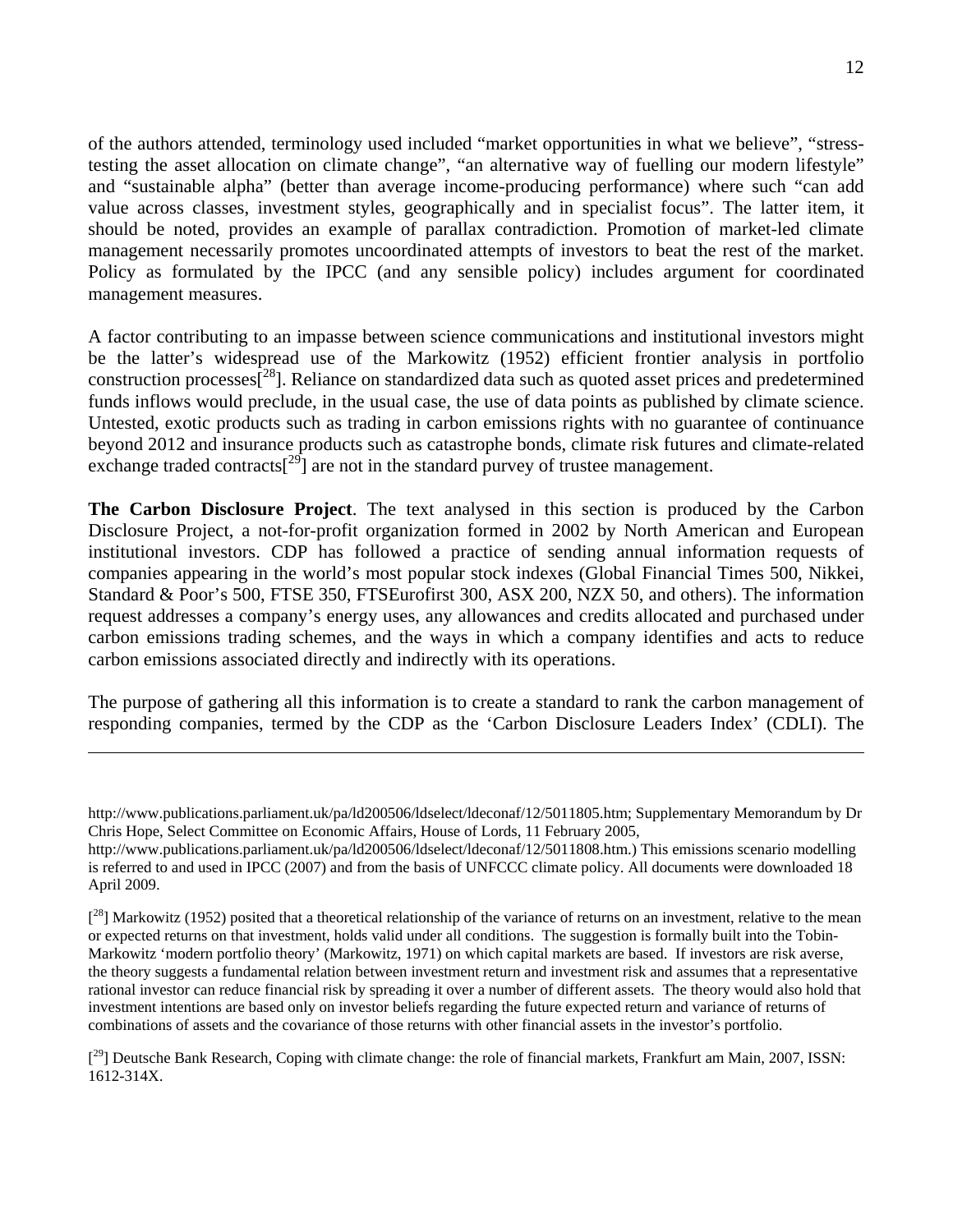Index is based on two scores: a CDLI score based on the percentage of questions a company answers in the information request, and a 'Carbon Intensity' score based on a company's reported carbon emissions.

The CDP has hired for this purpose the consultancy Innovest Strategic Value Advisors, Inc., owned by the RiskMetrics Group, Inc. (ticker: NYSE, RMG, itself part of the J. P. Morgan group (ticker: NYSE, JPM)). (In 2007 and 2008, compilation of the CDLI report was been performed by the consultancy PricewaterhouseCoopers.) While calculation of 'Carbon Intensity' scores is straightforward, its implications are not, particularly when compared with corresponding CDLI scores and rankings of carbon management based on direct carbon emissions alone.

The remainder of this section examines the discourse of investors by providing two quantitative analyses of CDP's rankings of companies' 'carbon performance' and by illustrating the production of information used in construction of the CDLI. Data for the analysis included in this section are based on first-hand interviews with advisors to the CDP, from reports and the online database provided by the CDP and from desk research. $[30]$ 

The section concludes with a summary analysis of the three discourse genres.

Given two companies which have emitted equivalent amounts of carbon dioxide-equivalent tonnages over a given period, that which has produced the greater accounting revenues in that period will be quoted with a lower carbon intensity and, as such, represented as a more efficient carbon manager. This is of value to CDP signatories as a more efficient carbon manager represents a lower risk to an investor in terms of exposure to possible future expensive mitigation and adaption requirements.

Calculation of a company's carbon intensity can be illustrated using the case of Royal Dutch Shell (ticker: NYSE, RDS.A). Shell disclosed in the CDP information request of 2007 that its global production processes in that year had generated 92 million metric tonnes of carbon dioxide-equivalent emissions<sup>[31</sup>]. Innovest deflated that figure by the total of Shell's revenues in 2007 (USD433.9) million). The result (212) was referred to as Shell's direct carbon intensity. Its division by the oil and gas sectoral average of 435 (result: 0.4873) was referred to as a direct carbon intensity ratio, and used to represent Royal Dutch Shell as just under half as carbon-intense as its sectoral peers in 2007, even though the volume of carbon emissions produced by Shell in 2007 exceeded the average emissions of companies in the oil and gas sector of the Global FT 500 index (33.8 million tonnes) by a factor of 2.7.

CDP's claim that its work has contributed to the abilities of investors to gauge companies' exposures to climate-related risks can be challenged on at least two fronts. Rather obviously, deflation of self-

 $[30]$  The data can be found online at http://www.cdproject.net/responding-companies.asp, downloaded 10 May 2009.

<sup>[&</sup>lt;sup>31</sup>] Emissions of non-CO2 greenhouse gases are converted to metric tons CO2 equivalent using the one-hundred-year Global Warming Potential values established by the Intergovernmental Panel on Climate Change, yielding a CO2 common unit of emissions quantification.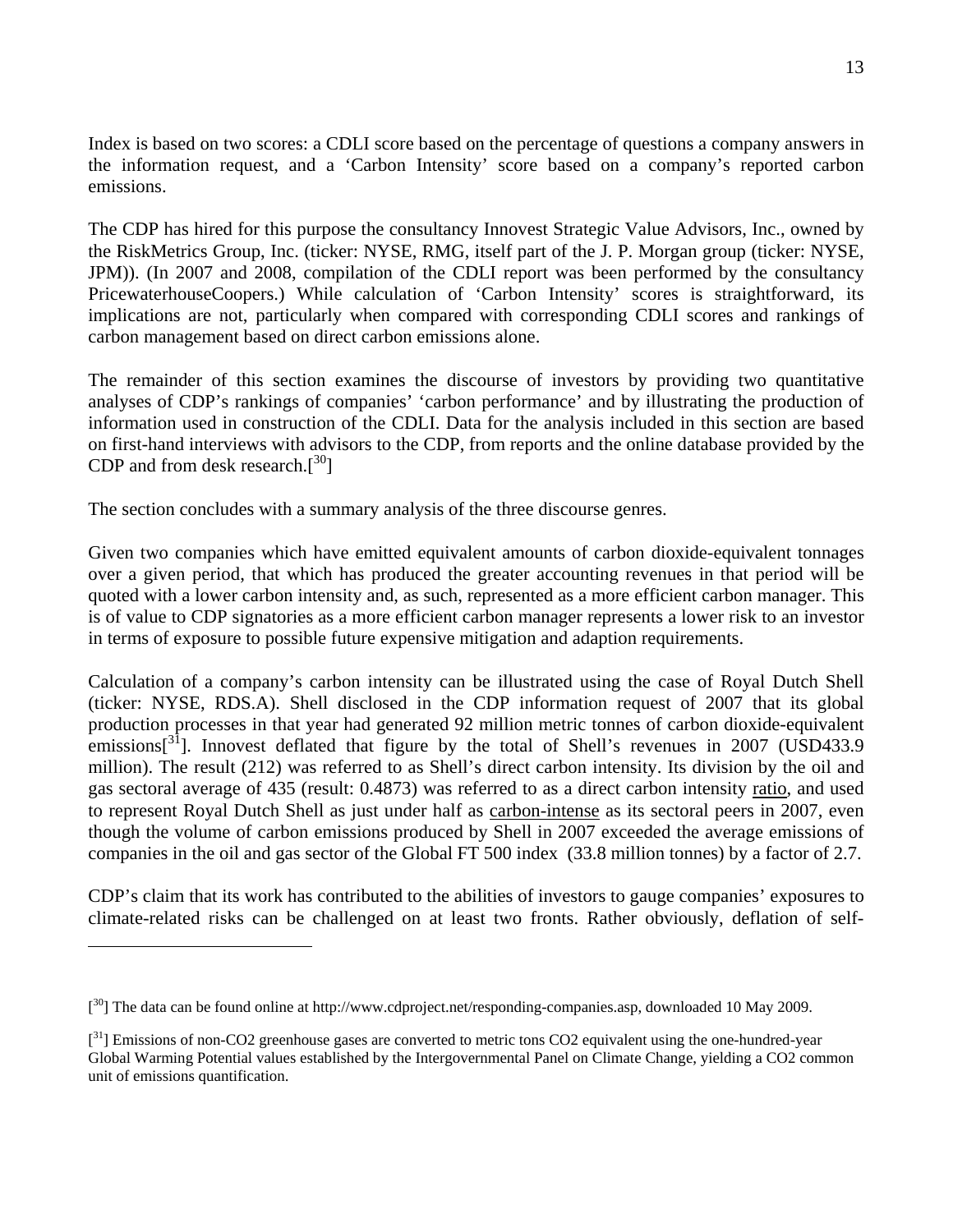disclosed carbon emissions volumes by published revenue figures diverts attention from heavier emitters<sup>[32</sup>]. Figure 1 below presents a partial analysis of CDLI and Carbon Intensity scores and reported carbon emissions appearing in the CDLI report of 2008. Our analysis of the entire CDLI report of 2008 is available for the interested reader. The reader may access the data at the CDP website [fn with link: http://www.cdproject.net/responding-companies.asp, downloaded 10 May 2009] for further review.

### *[Insert Figure 1 about here]*

Figure 1 indicates that when revenue figures are used to assess companies' carbon management, the results are different than what would be represented if carbon management were to be assessed simply by volumes of carbon emissions. Within-sector CDLI scores corresponded to within-sector carbon intensity scores and within-sector direct emissions rankings for only one of the nine sectors shown in Figure 1: respectively, Nissan Motor in the construction sector, and Suncor in the oil and gas sector.

For three companies in three sectors, carbon management as represented by carbon intensities (where Scope 1 carbon emissions are deflated by global or sectoral annual revenues) was better than that represented by Scope 1 carbon emissions alone (BASF, Nissan Motor, and Tesco).

For another three companies in another three sectors, carbon management as represented by carbon intensities was worse than that represented by Scope 1 carbon emissions alone (Suncor, Barclays, and EMC).

As it is the relations between a company's carbon emissions and its position along the CDLI spectrum that can be considered integral to the discourse of climate-related investment activity, a fuller investigation was considered useful.

 $[3<sup>2</sup>]$  The calculation of carbon intensity, also referred to by CDP as 'financial emissions intensity', appears germane to CDP not industry practice. CDP's carbon intensity calculation distinguishes carbon-equivalent emissions according to 'direct emissions' resulting from a company's revenue-generating operations (Scope 1), indirect GHG emissions resulting from purchased electricity (Scope 2), and other types of indirect CO2-equivalent emissions related to employee travel, distribution networks and suppliers (Scope 3). The three distinctions appear to have been taken from the GHG Protocol Project Quantification Standard issued by The Greenhouse Gas Protocol Initiative, a program of the World Resources Institute (downloaded 4 May 2009, http://www.ghgprotocol.org/files/ghg-protocol-revised.pdf). The term carbon intensity does not appear in the GHG Protocol Standard; that Standard assesses carbon management of a company by reference to purchased quantities of commercial fuels and published emission factors and not by taking into account published revenue figures. Neither does CDP explain the exclusion of indirect emissions in its Carbon Intensity calculation. Rationale cannot be that it is direct emissions that are regulated in some jurisdictions: the UK ETS has required participants to account for GHG emissions from the generation of purchased electricity.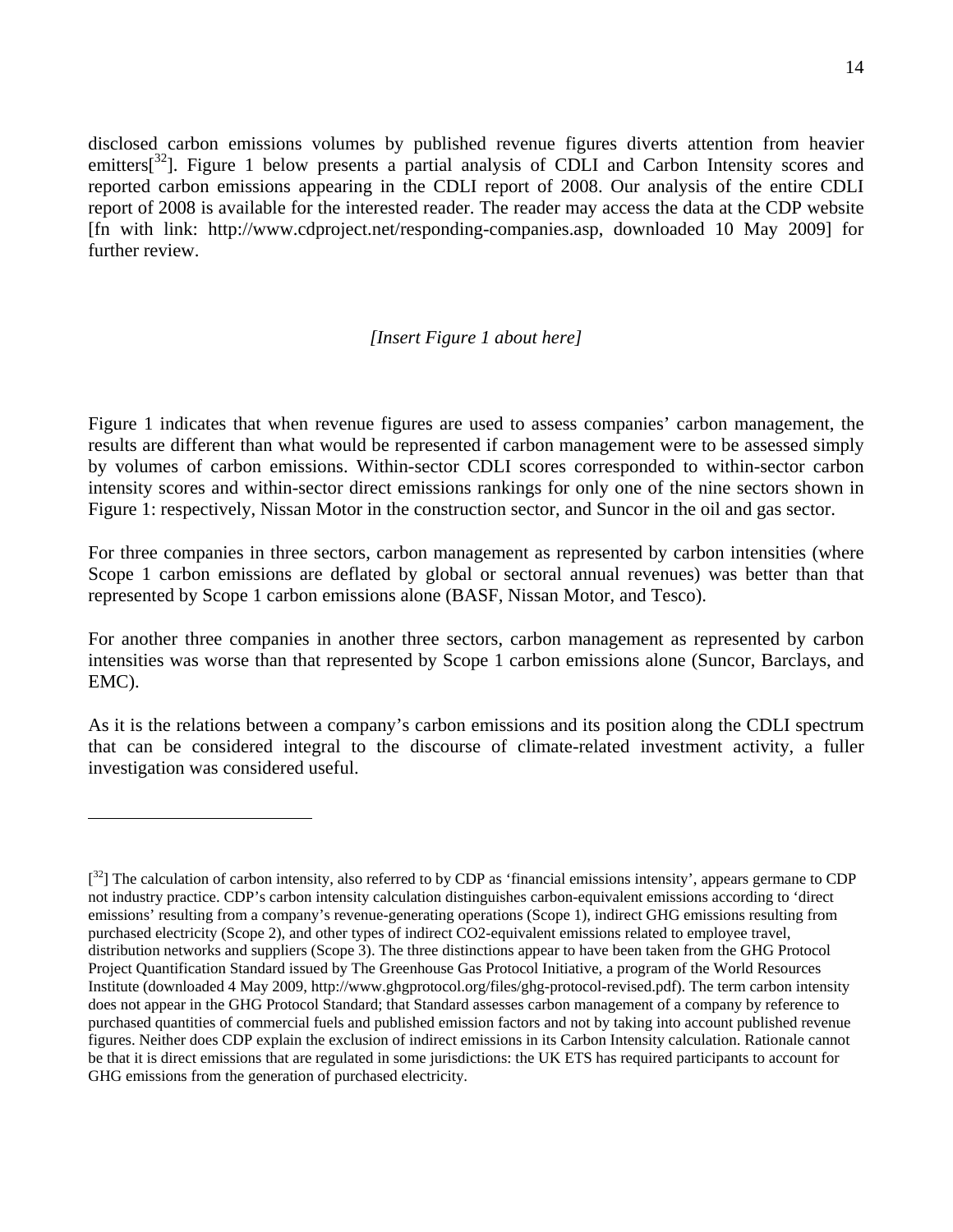Three models were used to examine the entire set of 230 companies used in the CDLI report of 2008. The dependent variable of Model 1 is a sector-based CDLI ranking; rankings of volumes of carbon emissions are an independent variable. A within-sector approach was applied to control for what were expected to be large differences in CDLI rankings and carbon emissions within each sector. Carbon emissions rankings within-sector are created using the sum of Scope 1 (direct) and Scope 2 (indirect) emissions of tonnes of carbon dioxide-equivalent. Scope 1 and Scope 2 emissions form a small component of the CDLI score (6 from 176 possible points) and the relation between the two variables is expected to be negative. We omitted from the analysis questionnaire respondents who did not provide complete information, who did not allow for their responses to be made public, and who failed to submit their responses in time for publication. Sectors considered too small to be considered here included construction and transportation and logistics. Variances by numbers of respondents in nine remaining sectors are controlled by a dummy variable for each sector.

Figure 2 below shows the results of Model 1. A statistically significant and, as expected, negative relationship exists between CDLI rankings and carbon emissions rankings. That is, as a company progresses down (up) the rankings of carbon emitters within its sector, the same company rises (descends) in the CDLI rankings. (Note that this explanation is based on a ranking of "1" being the highest ranking.) For each downward shift in a company's emissions ranking, the corresponding CDLI ranking position increases nearly one-quarter of a rank.

## *[Insert Figure 2 about here]*

The dependent variable common to Model 2 and Model 3 is the CDLI scores. Volumes of carbon emissions are used as an independent variable in both Model 2 and Model 3. Sector-based dummy variables are excluded from Model 2. Sector-based dummy variables are included in Model 3 to control for the impact of total carbon emissions (Scopes 1 and 2) on the raw CDLI score. The relations between the dependent and independent variables in Model 2 and Model 3 are expected to be negative.

Figure 2 above shows the results of Model 2 and Model 3. As expected, both models exhibit negative relationships between the dependent and independent variables. In Model 2, with industry dummy variables excluded, the coefficient is statistically significant. The inclusion of industry dummies (Model 3) appears to produce a statistically insignificant result for the model.

The CDP has produced a report which evidently provides mixed signals. Quoted carbon intensities can be used to support argument that it is heavy polluters which represent more promising investment potential, while CDLI scores and carbon emissions can be used to support argument that it is heavy polluters whose carbon management needs to be improved.

Would these anomalies of representation produced by an artefact of method not be noticed by investment analysts and asset managers contracted to CDP signatories? Perhaps not, given that the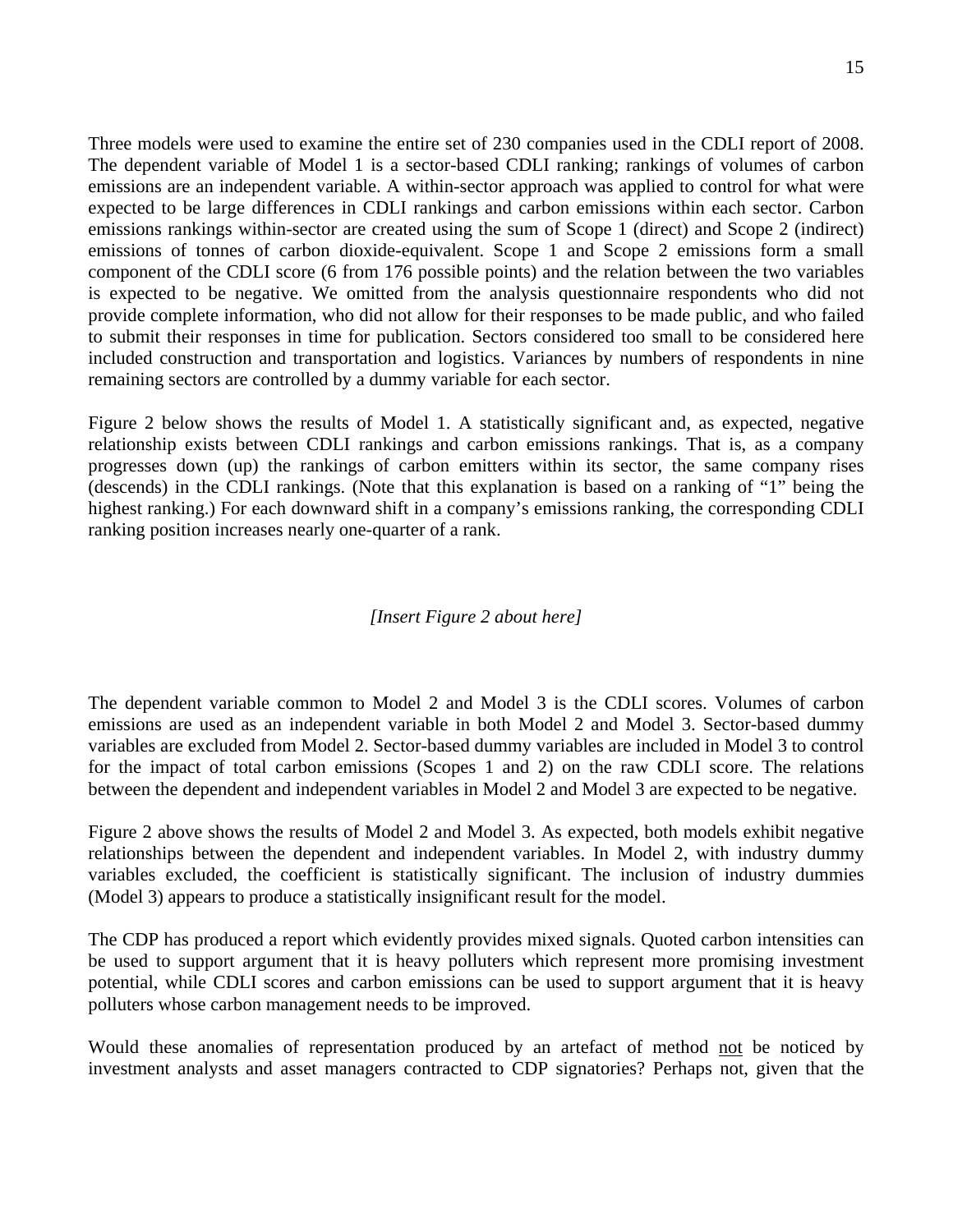Carbon Disclosure Leadership Index correlates derived carbon intensities with accounting profits relative to assets (annual profit/value of total assets). That correlation in 2008 associated lower-quoted carbon intensities (that is, better carbon managers) with higher profits relative to assets, yielding, quote, a "win/win" $\left[3^{3}\right]$ . Perhaps the significance of the discourse lies in its utterance rather than its use. The first-named author asked a previous preparer of the Carbon Disclosure Leadership Index how she would expect investors to use the Index. Her reply was:

If it has a number in it the analyst can usually plug it into their [sic] model as an additional cost. Many don't even look at the CDP rankings, to be quite honest, they just use if for information, for a general decision making feeling, whether it's a comfort type of thing [or not]. (Analyst Y)

Even so, a question can be raised as to the integrity of the information used to construct the Carbon Disclosure Leaders Index. Complication of the CDLI in 2007 and 2008 by PricewaterhouseCoopers (for which the latter has paid Innovest an undisclosed sum) brings a certain redundancy of effort. A corporation can seek external verification of its carbon emissions from commercial providers such as PricewaterhouseCoopers' sustainability practice. PricewaterhouseCoopers, in multiple capacities as agent of the CDP; auditor of some of the companies reviewed by CDP; founder and director of the Global Reporting Initiative whose reporting formats appear in corporate sustainability reports; and, through its sustainability practice, assurance provider of the sustainability reports published by some of the companies reviewed by CDP, has found itself providing assurance and 'awarding' companies for its own auditing, assurance and consulting work.

The sets of arrangements by which carbon emissions data are obtained, reported and verified demands a little more exposition. So as to provide continuity with the material above, the 2007 sustainability report of Royal Dutch Shell is used as illustration<sup>[34</sup>]. Shell used PricewaterhouseCoopers to "factcheck the data" in Shell's Sustainability Reports produced over the period 1997-2004. From 2005, Shell has used a self-appointed External Review Committee to provide assurance regarding the integrity of its Sustainability Reports<sup>[35</sup>]. The independence of Shell's External Review Committee is compromised for reason that Shell and PricewaterhouseCoopers share significant economic and governance influence over five of the six organizations represented. The associations of PricewaterhouseCoopers and Shell with the members of Shell's ostensibly independent External Review Committee are as follows.

 $[$ <sup>34</sup>] Downloaded 8 May 2009,

<sup>[&</sup>lt;sup>33</sup>] Downloaded 19 March 2009, http://www.cdproject.net/Carbon-Disclosure-Leadership-Index.asp.

http://sustainabilityreport.shell.com/2007/servicepages/downloads/files/entire\_shell\_ssr07.pdf.

<sup>[&</sup>lt;sup>35</sup>] Downloaded 8 May 2009, http://www-

static.shell.com/static/responsible\_energy/downloads/our\_approach\_to\_reporting/ext\_rev\_comm/erc\_terms\_of\_reference.pd f.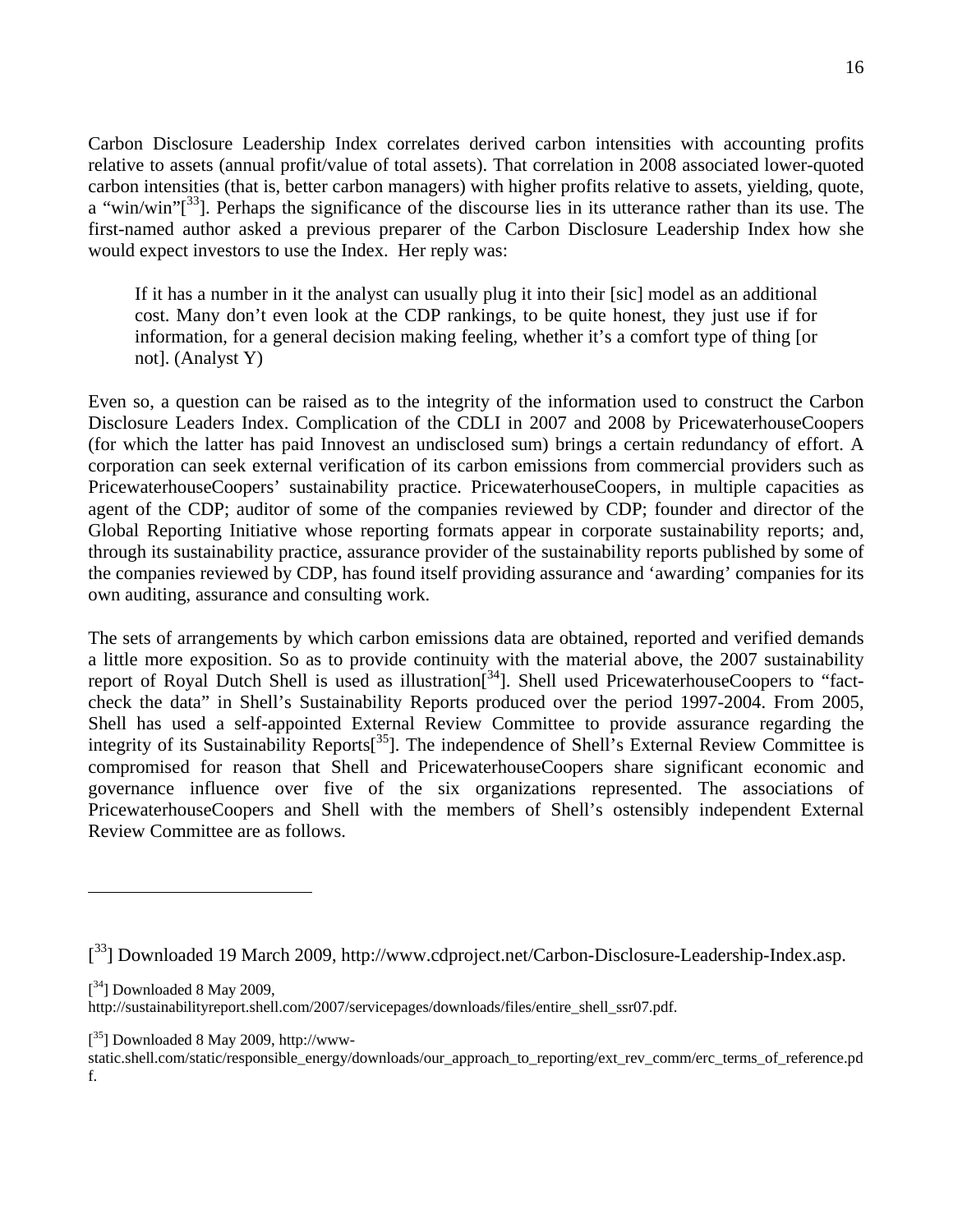- 1. The Energy Resources Institute is influenced through a controlling interest of Shell in Bharat Petroleum Corp. Ltd. (ticker: Bombay, BPCL)<sup>[36</sup>].
- 2. Anglo-American plc (ticker: London, AAL) and Shell have joint commercial interests in the development of several energy projects $[37]$ .
- 3. One of the trustees of Living Earth lists Shell as a client in his consultancy practice $[38]$ .
- 4. The executive board of Business for Social Responsibility lists a vice-president at Shell<sup>[39</sup>].
- 5. The advisory council of Transparency International lists a partner of PricewaterhouseCoopers  $UK[<sup>40</sup>].$
- 6. The International Institute for Sustainable Development does not appear to have a contractual affiliation with Shell or PricewaterhouseCoopers $[4]$ .

It may appear that as PricewaterhouseCoopers helped establish the Global Reporting Initiative in 1998, and since 2003 has provided recurrent grants to that organization, that having a member of PricewaterhouseCoopers on Shell's External Review Committee provides a useful source of expert knowledge<sup> $^{42}$ </sup>. A question goes to the financial interdependence of the Global Reporting Initiative and PricewaterhouseCoopers. The former is financially dependent on the latter, while the latter has benefited economically from the existence of the former. When reviewing Shell's sustainability reporting processes and outcomes in its capacity as External Review Committee member, a PricewaterhouseCoopers partner is hardly likely to raise criticisms as to the reporting basis or suggest alternate reporting models that might better suit the reporting of Shell's operations.

A further question goes to the financial auditing services provided by PricewaterhouseCoopers to Shell in 2007, for which PricewaterhouseCoopers earned USD48 million<sup>[43</sup>]. PricewaterhouseCoopers has helped develop and maintain a set of reporting guidelines which has provided it a consulting revenue stream from sustainability reporters, including Shell. Another fee is earned for financial audits of some of those companies, including Shell. And another fee is provided by compilation of the Carbon

<sup>[&</sup>lt;sup>36</sup>] Downloaded 8 May 2009, http://www.bharatpetroleum.com/General/CR\_Journey.aspx?id=4.

 $[^{37}]$  Downloaded 8 May 2009, http://www.angloamerican.co.uk/aa/media/releases/2006pr/2006-05-25.

<sup>[&</sup>lt;sup>38</sup>] Downloaded 8 May 2009, http://www.livingearth.org.uk/whatweare/trustees.html, and http://www.nmaenvironment.co.uk/about.html.

<sup>[&</sup>lt;sup>39</sup>] Downloaded 8 May 2009, http://www.bsr.org/about/board-of-directors.cfm.

<sup>[&</sup>lt;sup>40</sup>] Downloaded 8 May 2009, http://www.transparency.org/about\_us/organisation/adv\_council.

 $[$ <sup>41</sup>] Downloaded 8 May 2009, http://www.iisd.org/pdf/2007/iisd\_brochure\_2007.pdf.

 $[$ <sup>42</sup>] Downloaded 8 May 2009, http://www.pwc.com/extweb/service.nsf/docid/1f31bab1834d5d8485256d90006c4248.

<sup>[&</sup>lt;sup>43</sup>] PricewaterhouseCoopers was retained as the single auditor of Royal Dutch Shell in 2007, replacing the joint audit arrangement of previous years. Audit fee data downloaded 8 May 2009,

http://www.annualreportandform20f.shell.com/2007/servicepages/downloads/files/audit\_fee\_shell\_20f\_07.xls.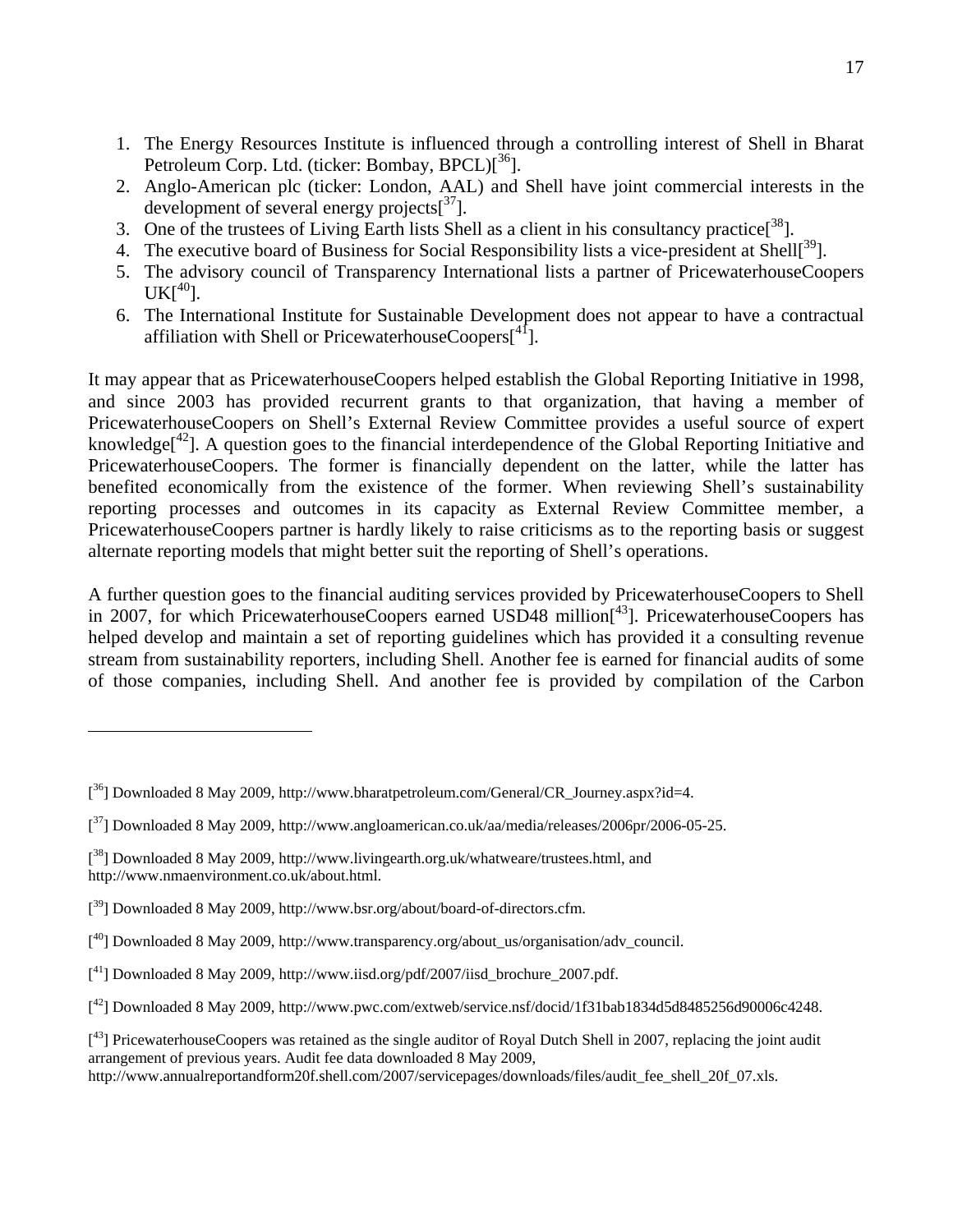Disclosure Leaders' Index. Professional independence, the cornerstone of assurance services, has been compromised.

As a discourse item, the Innovest "carbon intensity" calculation confers meaning to scientific data for investment analysis and brings another postmodern meaning where more can mean less, that is, where producing carbon emissions can mean efficient environmental management. As well, this is an example of discursive interference. The author of the speech act has altered the referent. Carbon emissions have the potential to be associated with both efficient and inefficient environmental management, depending on the amount of revenue.

The data we gathered from institutional investors used what we characterize as a discourse of opportunism combined with an encoding rhetoric that borrows from an investment analysis discourse. The outcome is framed by a perspective that the appearance of climate management constitutes a legitimating device. The characterization has implications for the fiduciary obligations of asset owners as the investment horizon of a pension fund or insurance scheme would fall within the critical period for most of the climate events predicted by the IPCC. $[44]$ 

**Summary analysis.** The remainder of this section summarizes the analysis using a distinctive feature analytic approach. Originally formulated for analysis in phonology research $\int_{0}^{45}$ , distinctive feature theory is considered an effective inter-disciplinary tool to investigate the relationships between words and images based on distinctive criteria while maintaining the uniqueness of items under analysis (Blachowicz et al., 2006; Readance and Searfoss, 1980).

To translate the distinctive feature method to a comparative analysis of discourses used on climate science, climate policy making and financial services, a set of distinctive features of these discourses is produced. This set is based on the characteristics derived from the linguistic analyses presented above.

The following set of distinctive features is used. A simple  $+$  or  $-$  system is used to indicate feature possession.

1. Composition [comp]. This feature identifies sentence-level and paragraph-level composition. [+comp] indicates that compositional grammar is compact. [-comp] indicates that compositional grammar is relaxed, involving non-standardized partitioning of the text.

<sup>[&</sup>lt;sup>44</sup>] Most likely global estimates include a 90 percent increase to global GHG emissions and complex effects due to concurrence of increased water stress; up to 30 percent of species at increasing risk of extinction; negative impacts on small land holders, farmers and fishers; about 30 percent of global coastal wetlands lost, and increasing burden on healthcare from malnutrition, diseases, heat waves, floods and droughts. In terms of portfolio management, basic awareness of such risks would extend to projected regional impacts.

<sup>[&</sup>lt;sup>45</sup>] Phonology is the study of how sounds are organized and used in natural languages. Phonology analyzes the sound patterns of a particular language by determining which phonetic sounds are significant and explaining how these sounds are interpreted by the native speaker.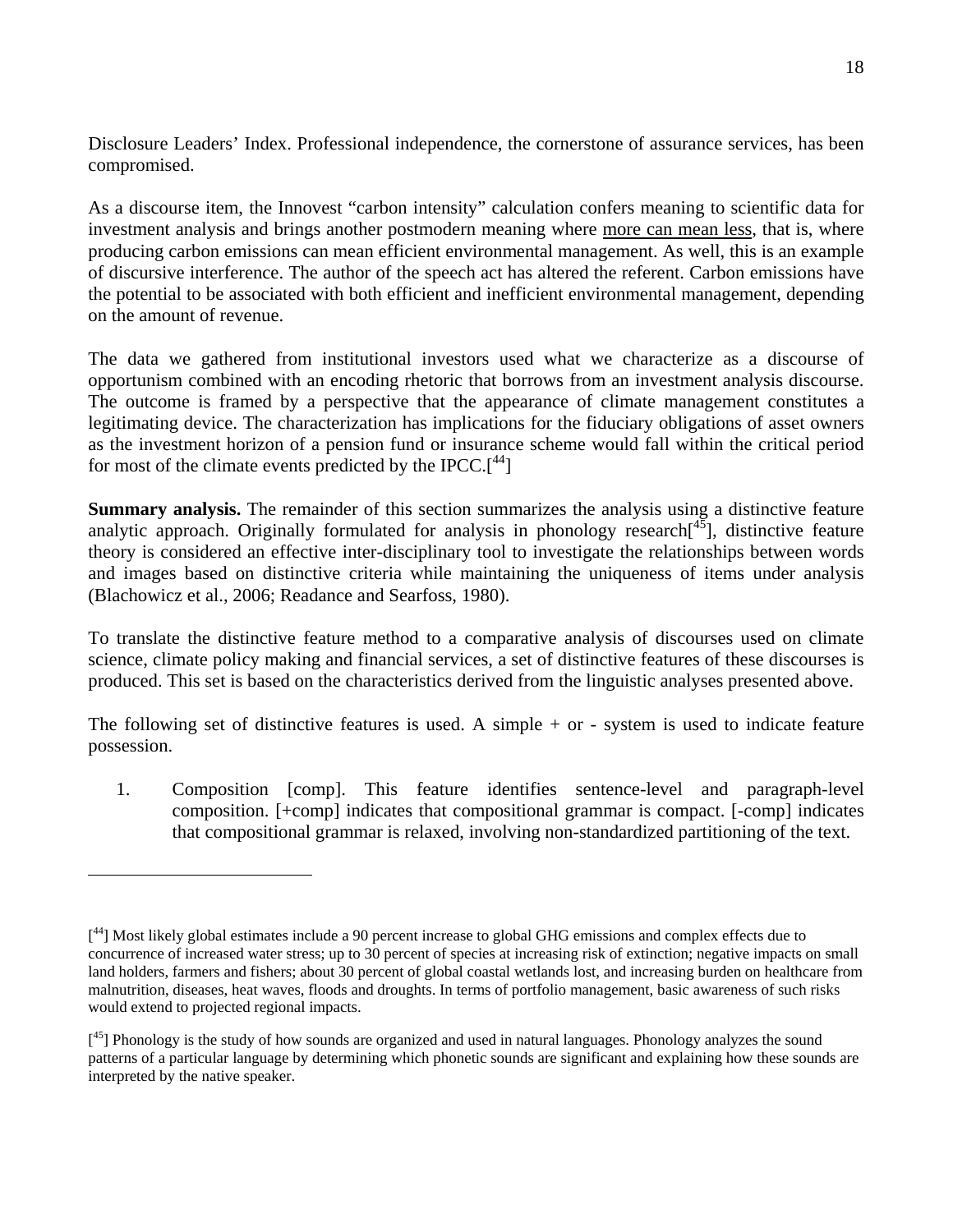- 2. Presentation [pres]. [+pres] indicates that presentation is of an emotive mood, designed to produce an emotional effect in the reader. [-presr] indicates that presentation is rational, emphasizing the utility of the referent. [-presa] indicates that presentation is authoritarian in style and, usually, stripped of the author's intonations.
- 3. Argumentation [argu]. This feature identifies the urgency of the author of reported speech. [+argu] indicates that the reported speech uses words and phrases which problematize and explain the referent. [-argus] indicates the use of words and phrases which problematizes, explains and solves the referent. [-argug] indicates that the reported speech uses words and phrases which express the referent in terms of personal gain accruing to the audience.
- 4. Use of "loaded" vocabulary and coded expressions [loco]. This feature identifies the direction of the reported speech. [+loco] indicates that the reported speech -- and possibly its referent -- use domain-specific expressions understood only by a select audience . [ loco] indicates understanding by a wider audience.
- 5. Schemes of words [scheme]. This feature identifies the compactness of reported speech. [+scheme] indicates that passages are written and spoken in a connective style, where the reporter actively interprets the referent. [-scheme] indicates that passages are written and spoken in a disjointed style in which the text tends to be preserved as a distinct linguistic unit.
- 6. Voice [voice]. [+ / voice] indicates that sentences are written and spoken in the active (passive) voice. Other voices are ignored for analytical purposes.
- 7. Modality [modal]. Modality gives of the extent to which the text is communicated as reality. [+modal] indicates that sentences indicate consequences conditional on other actions. [ modal] indicates that sentences are indicated as statements of fact.
- 8. Grammatical mood [mood].  $[+/$  mood] indicates that sentences are written and spoken in an imperative (declarative) mood. Other moods are ignored for analytical purposes.
- 9. Use of visual rhetoric [vis]. This feature identifies the use of signs in reported speech. [+vis] refers to use of images, diagrams and graphs for purposes of persuasion. Encoded use of colour falls into this category. Imagery may or may not be accompanied by written and verbal text. [-vis] indicates the referent has been left intact.

All the features listed above can be considered to indicate the presence, style and strength of ideology in discourse. Figure 3 below present a summary of the distinctive feature analysis.

*[Insert Figure 3 about here]* 

The patterns of linguistic features in the examined discourses can be compared using Figure 4 below.

19

*[Insert Figure 3 about here]*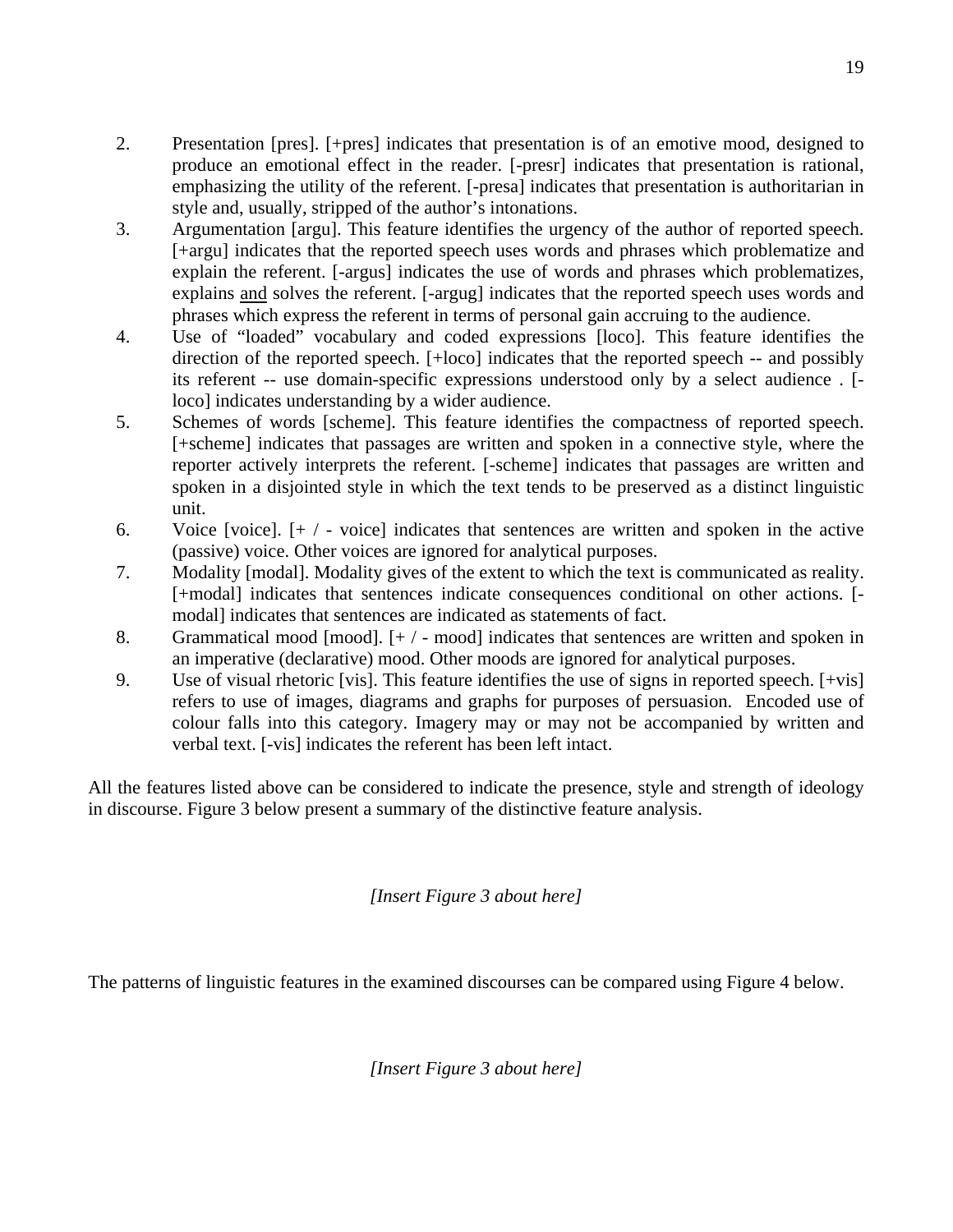Examination of the patterns in Figure 4 illustrates the ideological content of the discourses of climate science, climate policy formulation and financial services. Factors 1, 2, 3, 4, 8 and 9 from above, in particular, indicate the use of rhetoric in speech. Generally, the presence of a '+' tends to indicate ideological use of referent text; the aspect of ideology is brought out more strongly if comparing the number of '+'s in each pattern. The sequences appearing against climate science discourse in Figure 4 indicate a dogmatic, monologic style. Policy discourse and financial services discourse indicated individualistic and ideological styles. In those discourses, intended audiences are entreated to 'own' the referent. The discourse of financial services is also directed to those who own the coded language. All three discourses make use of visual rhetoric: a progressive rhetoric from the IPCC; a consumerist rhetoric from the Carbon Trust; a risk—investment revenue solution from the CDP.

The similarities in linguistic patterns of policy makers and financial services appearing in Figure 4 above might be interpreted as indicating a type of synergy. The reality is quite different. Some of the schematic patterns, moods, modalities, "loaded" vocabulary and coded expressions have been borrowed from each other. The discourses of policy makers and financial services do not preserve the referent (climate science data) but interpret it for their own purposes. Neither is climate science immune from such interdiscursive borrowing. The discourse of climate science supports World Bank infrastructure by maintain a rhetorical silence on the global capacity of privately managed capital. It is to the potential of the closed-off communications for activity towards an agreed-upon goal that a few remarks must be made.

## CONCLUDING REMARKS

 $\overline{a}$ 

The dissemination of scientific climate data in graphical form, replete with calibrated expressions of uncertainty and confidence levels, has not been and is not likely to be taken up by networked asset analysts, managers, and owners. Investors have shown more concern over issues of fungibility (capacity of a financial item to be traded), delivery of contracts, registration of projects with the International Transaction Log, news of publicly listed project aggregators going into administration, regulatory uncertainty and non-standardized income streams $\binom{46}{1}$ .

The imbrication of social security systems, climate patterns and institutional finance makes the level of required political commitment to financial innovation pressing and formidable. Derivative markets supported by projects located in poor countries are not likely to satisfy the financing levels needed to

<sup>[&</sup>lt;sup>46</sup>] Precipitating issue of 'explanatory' material for institutional investors from the Boston College Center for Corporate Citizenship (downloaded 24 April 2009, http://bcccc.net/Handbook\_ClimateRelatedInvesting.pdf). Issue of this document supports argument in this paper that the discourse of official climate policy has served to exclude the involvement of private institutional investors.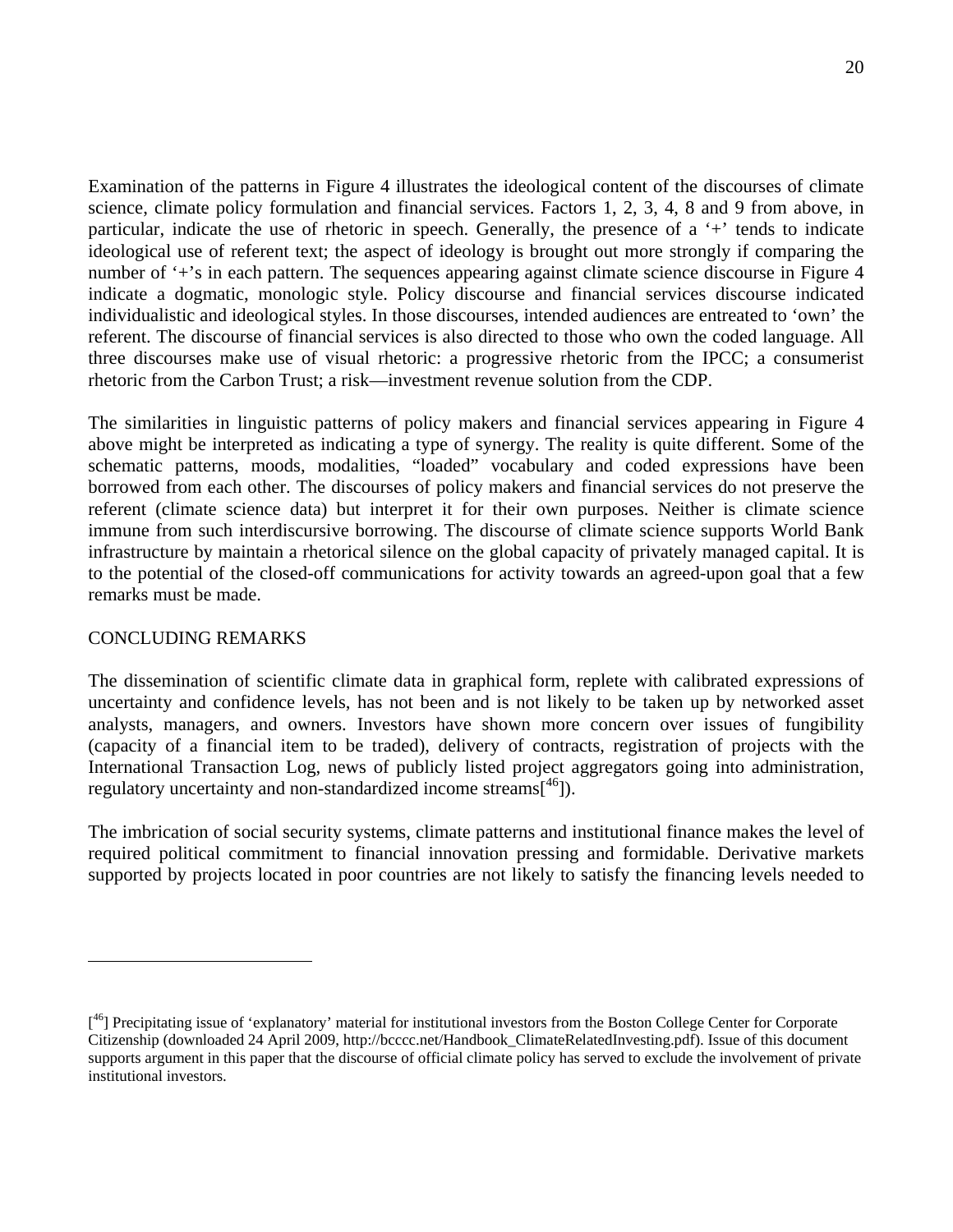protect human communities from climatic change $[47]$ . The absence of the five largest industrial sources of carbon, perfluorocarbon and nitrous oxide emissions (deforestation, production of chemicals and ammonia, and maritime and air transport) from emissions limitations underlines a need for appropriate relegation of the market as an organizing metaphor. Outcomes of eliding discourses are real. Polluting diesel generation is used as an unstable means of electricity supply in Nigeria while its gas fields, priced below an economic yield, are burnt.

 $[$ <sup>47</sup>] The Global Environment Facility had cause to notice in 2009 that the announcement of the 2009 US federal science budget had not included donors' pledges. The decision cast USD6.1 billion in direct and tied pledges into doubt (Bjørnsen, in interview, 7 March 2009).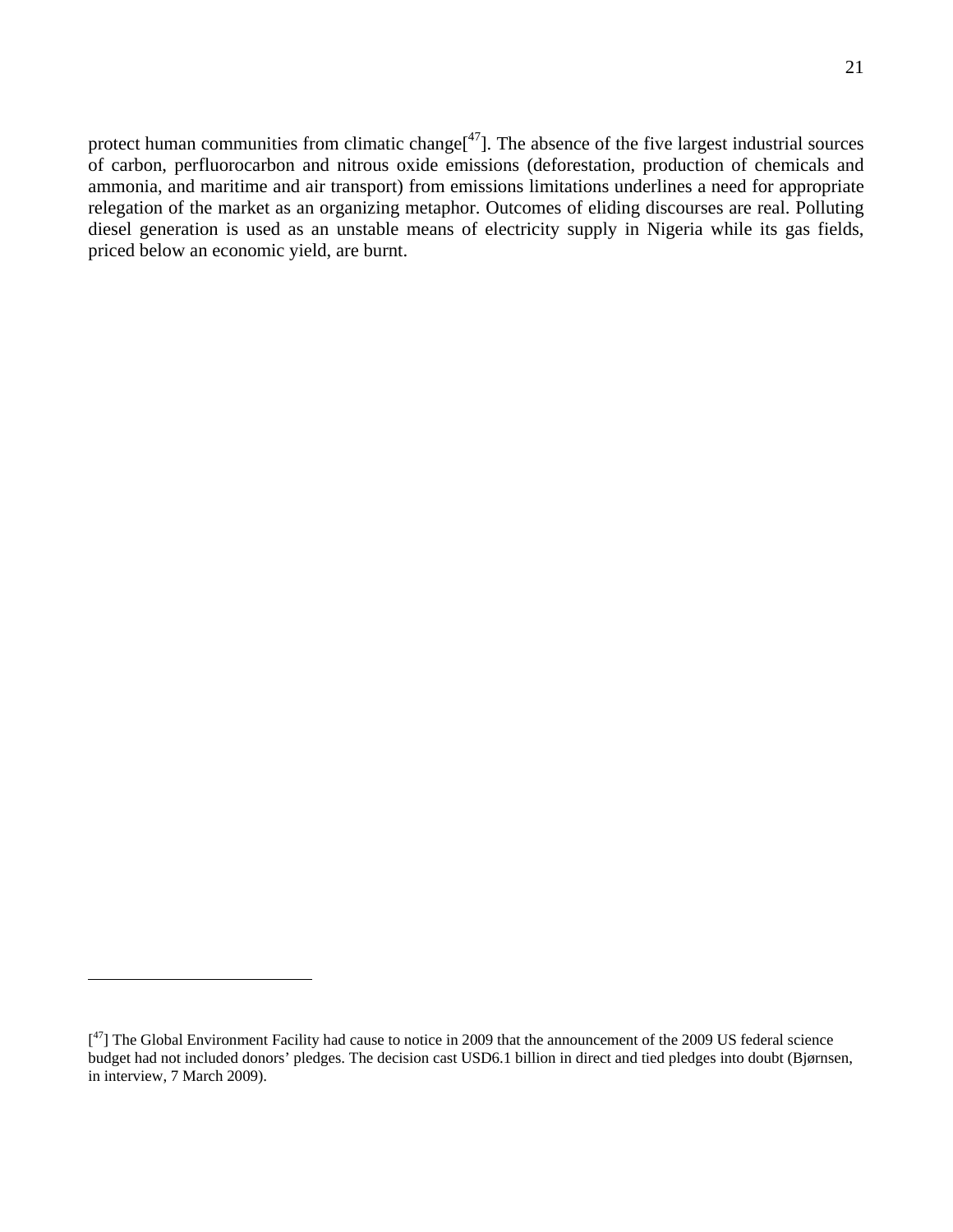### LEGISLATIVE REFERENCES AND POLICY GUIDANCE

- European Parliament and the Council of the European Union. Directive 2003/87/EC of the European Parliament and of the Council of 13 October 2003 establishing a scheme for greenhouse gas emission allowance trading within the Community and amending Council Directive 96/61/EC (Text with EEA relevance). Official Journal L 275, 25/10/2003 P. 0032-0046.
- European Parliament and the Council of the European Union. Directive 2004/101/EC of the European Parliament and of the Council of 27 October 2004 amending Directive 2003/87/EC establishing a scheme for greenhouse gas emission allowance trading within the Community, in respect of the Kyoto Protocol's project mechanisms.
- European Parliament and the Council of the European Union. Directive 2008/101/EC of the European Parliament and of the Council of 19 November 2008 amending Directive 2003/87/EC so as to include aviation activities in the scheme for greenhouse gas emission allowance trading within the Community.
- FCCC/TP/2008/5 (United Nations Framework Convention on Climate Control). 2008. Technical Paper 5, Approaches to monitoring and evaluation of capacity-building at different levels. Geneva.
- Guidance on Implementation of the Kyoto Protocol on Pollutant Release and Transfer Registers. Downloaded 8 March 2009, http://www.unece.org/env/pp/prtr/guidance/PRTR\_May\_2008\_for\_CD.pdf.
- IPCC (Intergovernmental Panel on Climate Change). 2007. Climate change 2007: synthesis report for policy makers. Geneva.
- Kyoto Protocol Reference Manual on accounting of emissions and assigned amounts. Downloaded 8 March 2009, http://unfccc.int/resource/docs/publications/08\_unfccc\_kp\_ref\_manual.pdf.
- Kyoto Protocol, Conference of the Parties to the UNFCCC 4 of 1998. Downloaded 8 March 2009, http://unfccc.int/resource/docs/convkp/kpeng.pdf.
- United Kingdom Climate Change Act 2008. The Stationery Office Limited.
- Baldvinsdottir, G., Burns, J., Nørreklit, H., and Scapens, R. W. 2009. The image of accountants: from bean counters to extreme accountants. Accounting, Auditing & Accountability Journal, forthcoming.
- Bernstein, A. 2008. Incorporating labor and human rights risk into investment decisions. Occasional Paper 2, Harvard Law School.
- Blachowicz, C. L. Z., Fisher, P. J. L., Ogle, D., and Watts-Taffe, S. 2006. Theory and research into practice: vocabulary: questions from the classroom. Reading Research Quarterly, 41(4): 524- 539.
- Buchanan, R. 2001. Design and the new rhetoric: productive arts in the philosophy of culture. Philosophy and Rhetoric 34(3): 183-206.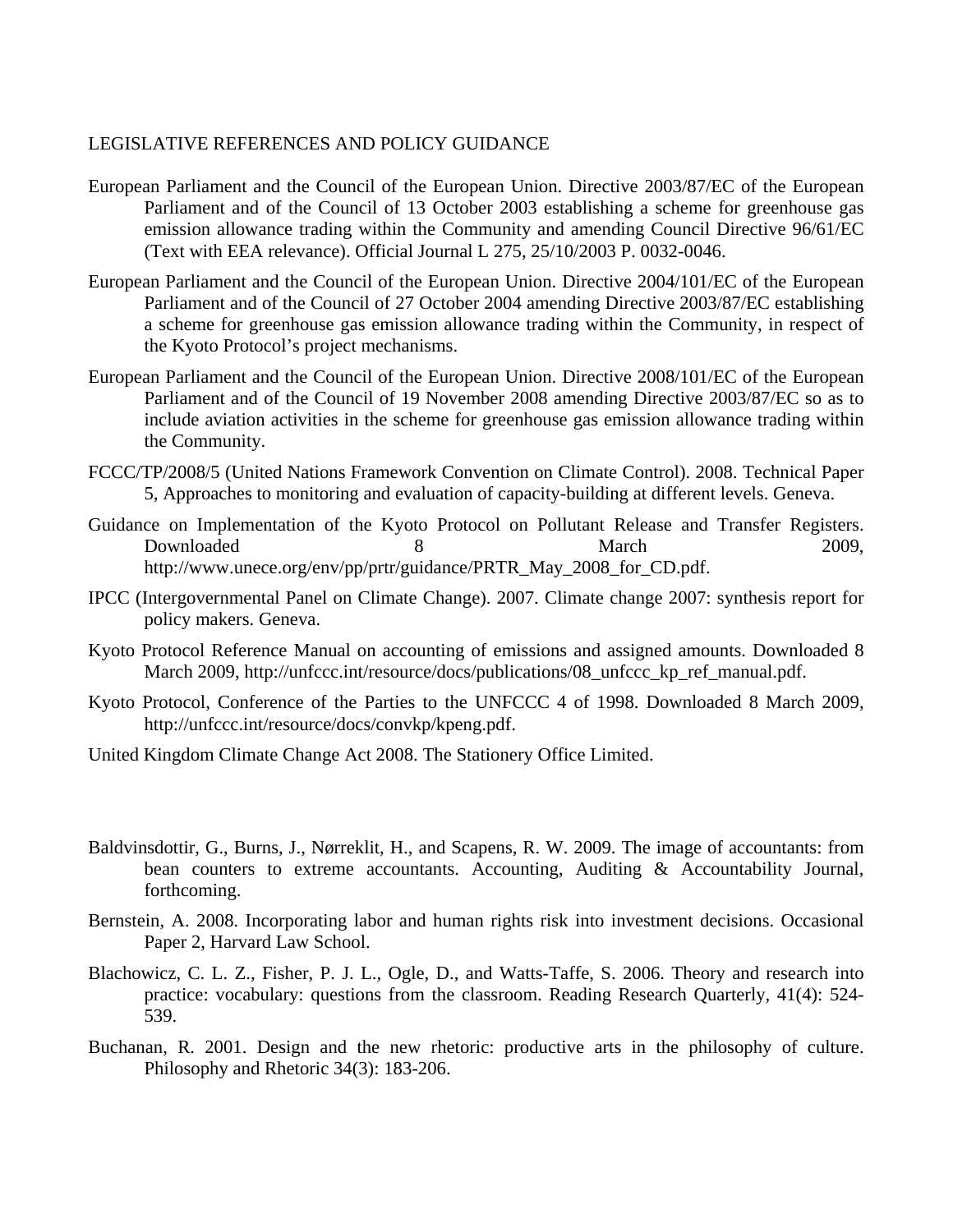- Bumpus, A. G., and Liverman, D. 2008. Accumulation by decarbonisation and the governance of carbon offsets. Economic Geography. In-press.
- Burns, C. 2000. Suturing over racial difference: problems for a colorblind approach in a visual culture. Discourse, 22(1): 70-91.
- Butler, C. 2000. Inequality, global change and the sustainability of civilization. Human Health, 1(2): 156-172.
- Butler, C. 2008a. Environmental change, injustice and sustainability. Bioethical Inquiry, In-press. Doi:10.1007/s11673-008-9078-5.
- Butler, C. 2008b. Sustainable health for all by the year 2100?. International Journal of Public Health, 53: 223-224.
- Bäckstrand, K., and Lövbrand, E. 2007. Climate governance beyond 2012: competing discourses of green governmentality, ecological modernization and civic environmentalism. In Global Environmental Governance, M. E. Pettenger (Ed.), pp. 123-148, Ashgate, Aldershot UK.
- Carbon Disclosure Project. 2009. Carbon disclosure leaders index 2008: Methodology overview 2008. Downloaded 15 April 2009, http://www.cdproject.net/2009CDLImethodology.asp.
- Capoor, K., and Amrosi, P. 2008. State and trends of the carbon market 2008. Downloaded 21 March 2009, http://wbcarbonfinance.org/docs/state\_trends\_finale.pdf.
- Clark, G. L., and Hebb, T. 2005. Why should they care? The role of institutional investors in the market for corporate global responsibility. Environment and Planning A, 37(11): 2015-2031.
- Crawford, C. 2009. The public, the private and the extra-legal: incentives, impediments and initiatives for managing growth and ensuring sustainable development. Paper presented at Beyond Kyoto: Addressing the Challenges of Climate Change, Aarhus.
- Eagleton, T. 1991. Ideology. Verso, London.
- Evans, M. 2001. Understanding dialectics in policy network analysis. Political Studies, 49: 542-550.
- Friel, S., Marmot, M., McMichael. A. J., Kjellstrom, T., and Vågerö, D. 2008. Global health equity and climate stabilisation: a common agenda. The Lancet, 372(9650), pp. 1677-1683.
- Füssel, H.-M., and Klein, R. J. T. 2006. Climate change vulnerability assessments: an evolution of conceptual thinking. Climatic Change, 75: 301-329.
- Hagerman, L. 2007. More than a profit? Measuring the social and green outcomes of urban investments. Working paper WP 07-17, 1-46. Oxford: Oxford University Centre for the Environment.
- Leiserowitz, A. 2006. Climate change risk perception and policy preferences: the role of affect, imagery, and values. Climatic Change, 77: 45-72.
- Levy, D., and Egan, D. 2003. A neo-Gramscian approach to corporate political strategy: conflict and accommodation in the climate change negotiations. Journal of Management Studies, 40(4): 803- 830.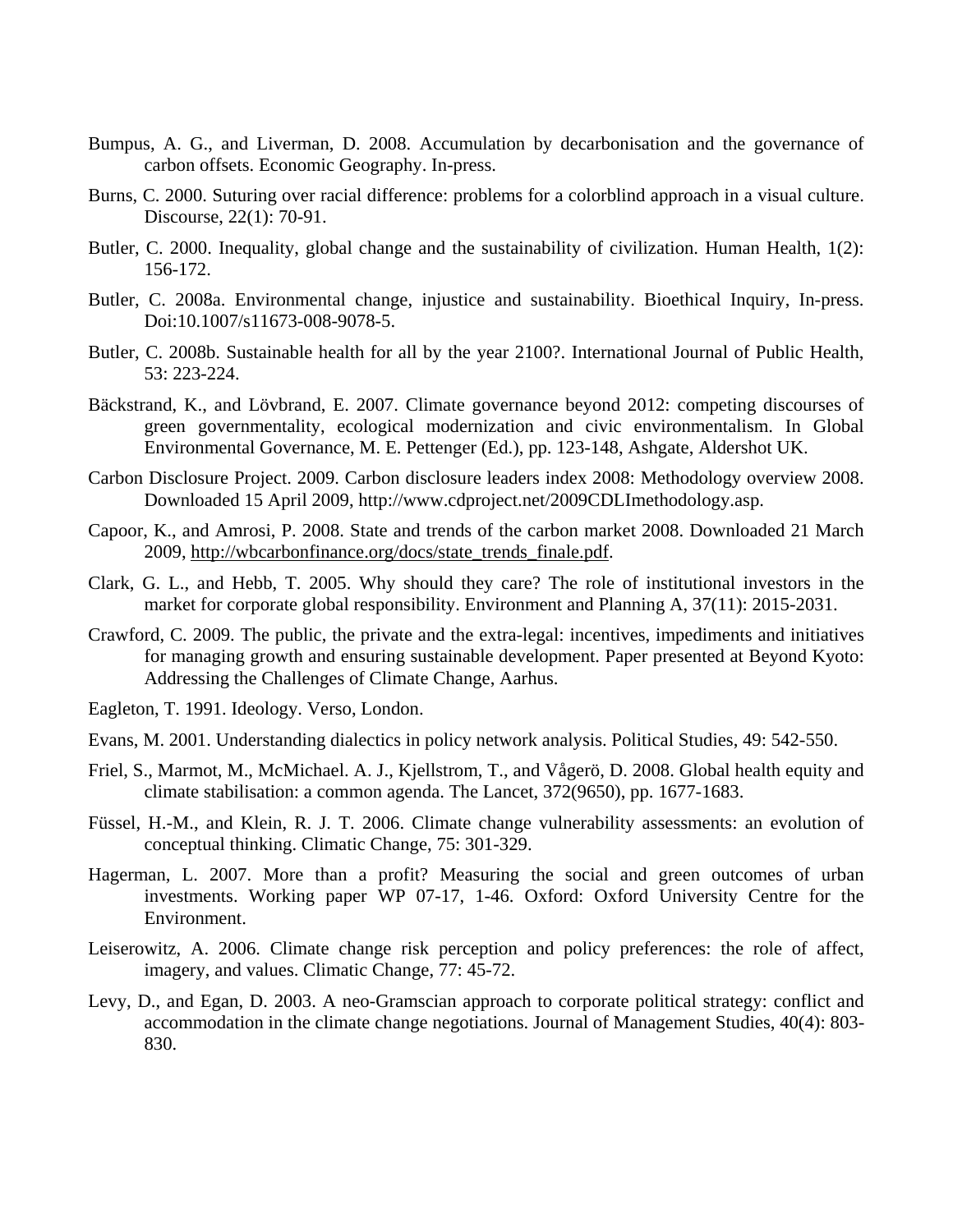- Livesey, S. 2002. Global warming wars: rhetorical and discourse analytic approaches to ExxonMobil's corporate public discourse. The Journal of Business Communication, 39(1): 117-148.
- Lockhart, J. A. 2007. Environmental taxation: a tool to advance eco-justice?. In K. Deketelaere, J. E. Milne, L. Kreiser, H. Ashiabor (Eds.), Critical Issues in Environmental Taxation, International and Comparative Perspectives, Volume IV, pp. 491-513, Oxford University Press, New York.
- Lohmann, L. 2005. Marketing and making carbon dumps: commodification, calculation and counterfactuals in climate change mitigation. Science as Culture, 14(3): 203-235.
- Llewellyn, S., and Milne, M. 2007. Accounting as codified discourse. Accounting, Auditing & Accountability Journal, 20(6): 805-824.
- Markowitz, H. 1952. Portfolio selection. Journal of Finance, 7: 77-91.
- Markowitz, H. 1971. Portfolio Selection: Efficient Diversification of Investments, John Wiley & Sons, New York.
- Okereke, C. 2007. An exploration of motivations, drivers and barriers to carbon management: the UK FTSE 100. European Management Journal, 25(6): 475-486.
- Oreskes, N. 2004. The scientific consensus on climate change. Science, 306 (5702): 1686.
- Owen, D. L. 1990. Towards a theory of social investment: a review essay. Accounting, Organizations and Society, 15(3): 249-65.
- Owen, D. L. 2008. Chronicles of wasted time? A personal reflection on the current state of, and future prospects for, social and environmental accounting research. Accounting, Auditing & Accountability Journal, 21(2): 240-267.
- Pettenger, M. E. 2007. Introduction. In Global Environmental Governance, pp. 1-22, Ashgate, Aldershot UK.
- Readence, J. R. and Searfoss, L. W. 1980. Teaching strategies for vocabulary development. The English Journal, 69(7): 43-46.
- Sarra, J. 2008. Credit derivatives market design, creating fairness and sustainability. Unpublished working paper, University of British Columbia.
- Stern, N. 2008. Key Elements Of A Global Deal On Climate Change. The London School of Economics and Political Science, London.
- Vanderslice, R. and Ladefoged, P. 1972. Binary suprasegmental features and transformational wordaccentuation rules, Language, 48(4): 819-838.
- Vološinov, V. N. 1986. Marxism and the Philosophy of Language. Trans. M. Ladislav and I. R. Titunik. Seminar Press, MI.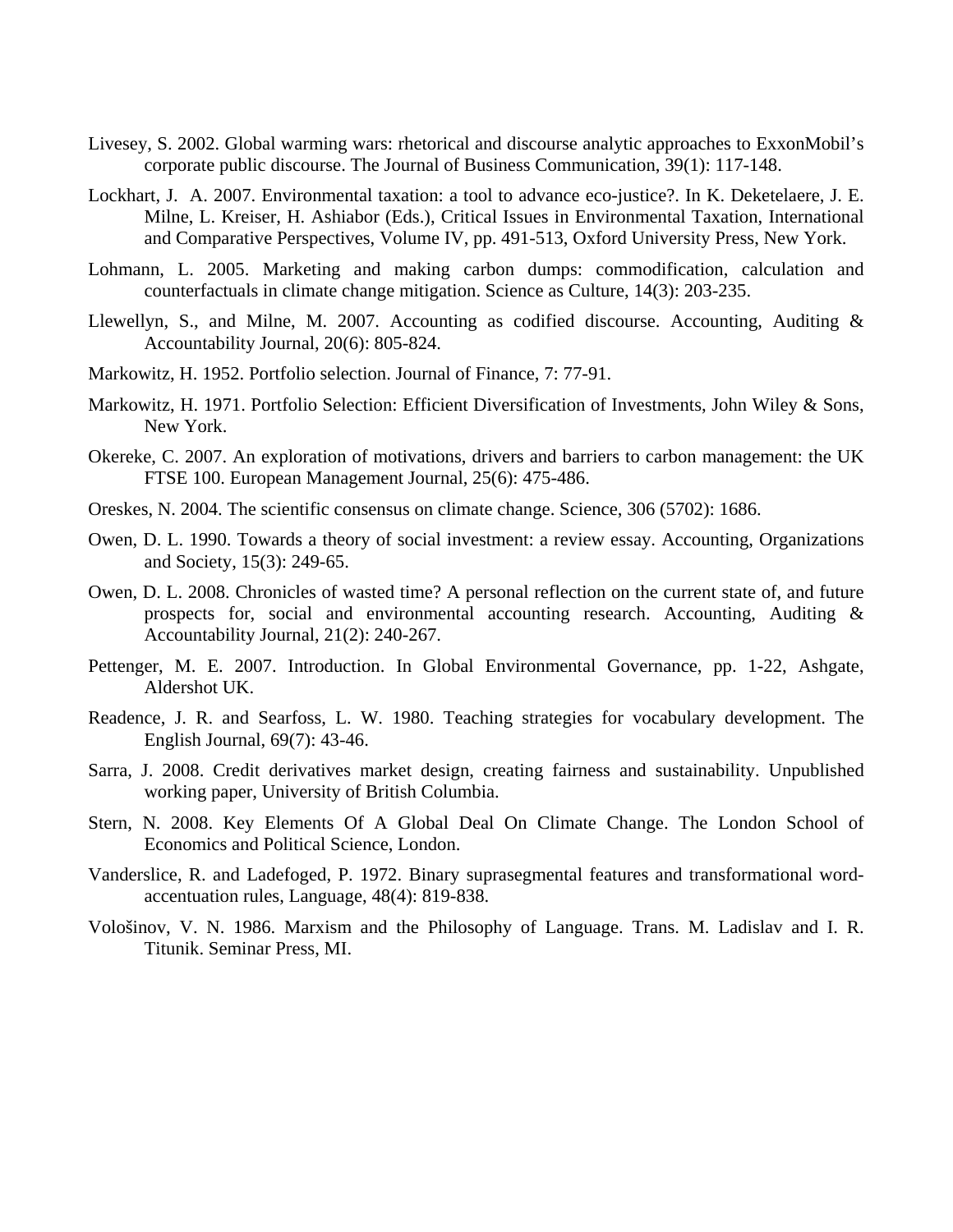# Exhibit 1: United Nations Framework Convention on Climate Control



Source: Schematic framework of anthropogenic (human-induced) climate change drivers, impacts and responses, http://www.ipcc.ch/graphics/graphics/syr/figi-1.jpg. Selected from the Synthesis Report, http://www.ipcc.ch/pdf/assessment-report/ar4/syr/ar4\_syr.pdf. The image also appears in a Technical Summary report, http://www.ipcc-wg1.ucar.edu/wg1/report/ar4wg1\_print\_ts.pdf. All documents downloaded 8 March 2009.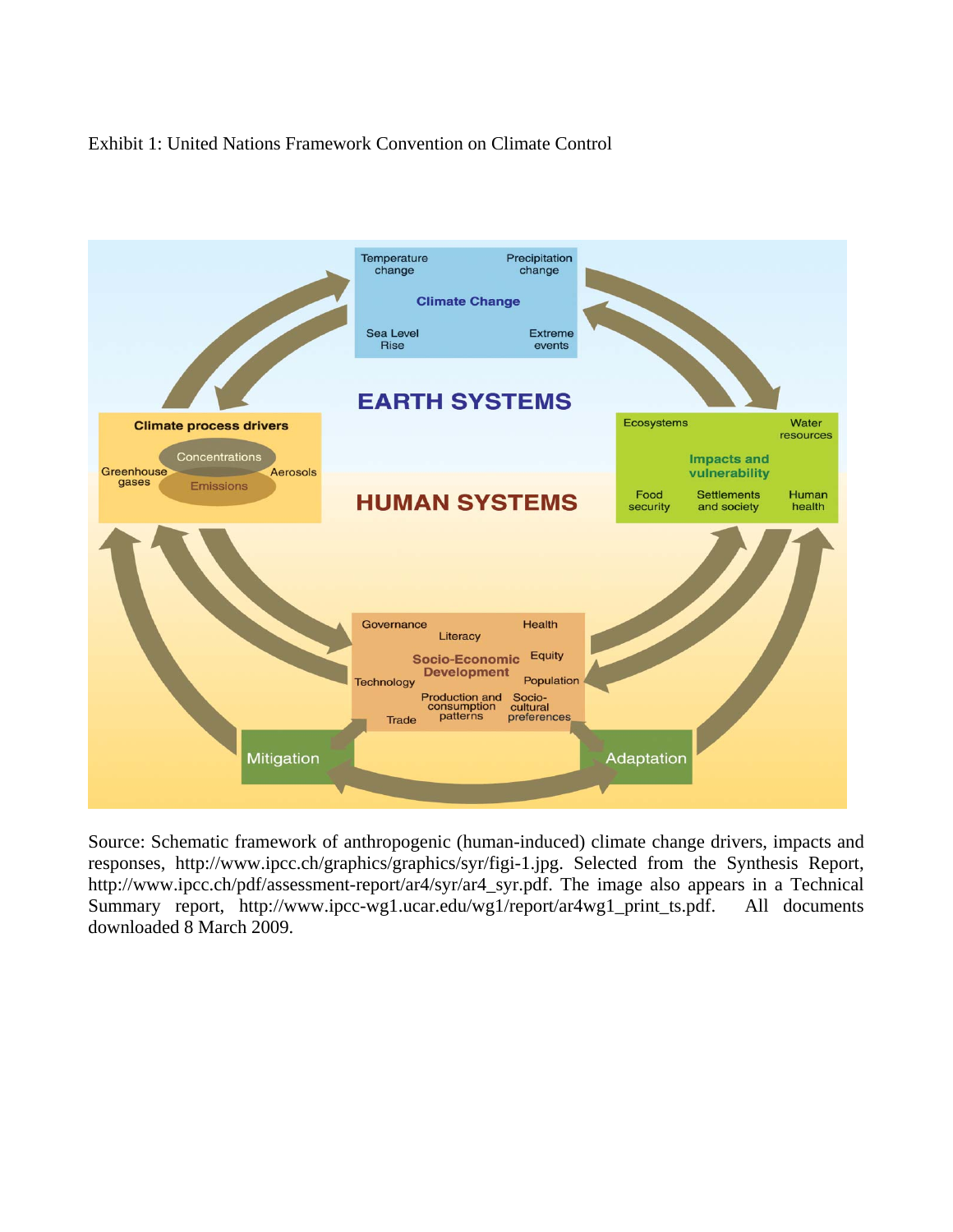Exhibit 2: The Carbon Trust









Source: http://www.carbonfund.org/site/pages/individuals/individual\_business\_carbon\_offsets; http://www.carbonfund.org/calculators;

http://www.carbonfund.org/site/pages/our\_projects/category/Verification,

http://www.carbonfund.org/site/pages/land/enter\_a\_donation\_amount. All images downloaded 20 February 2009.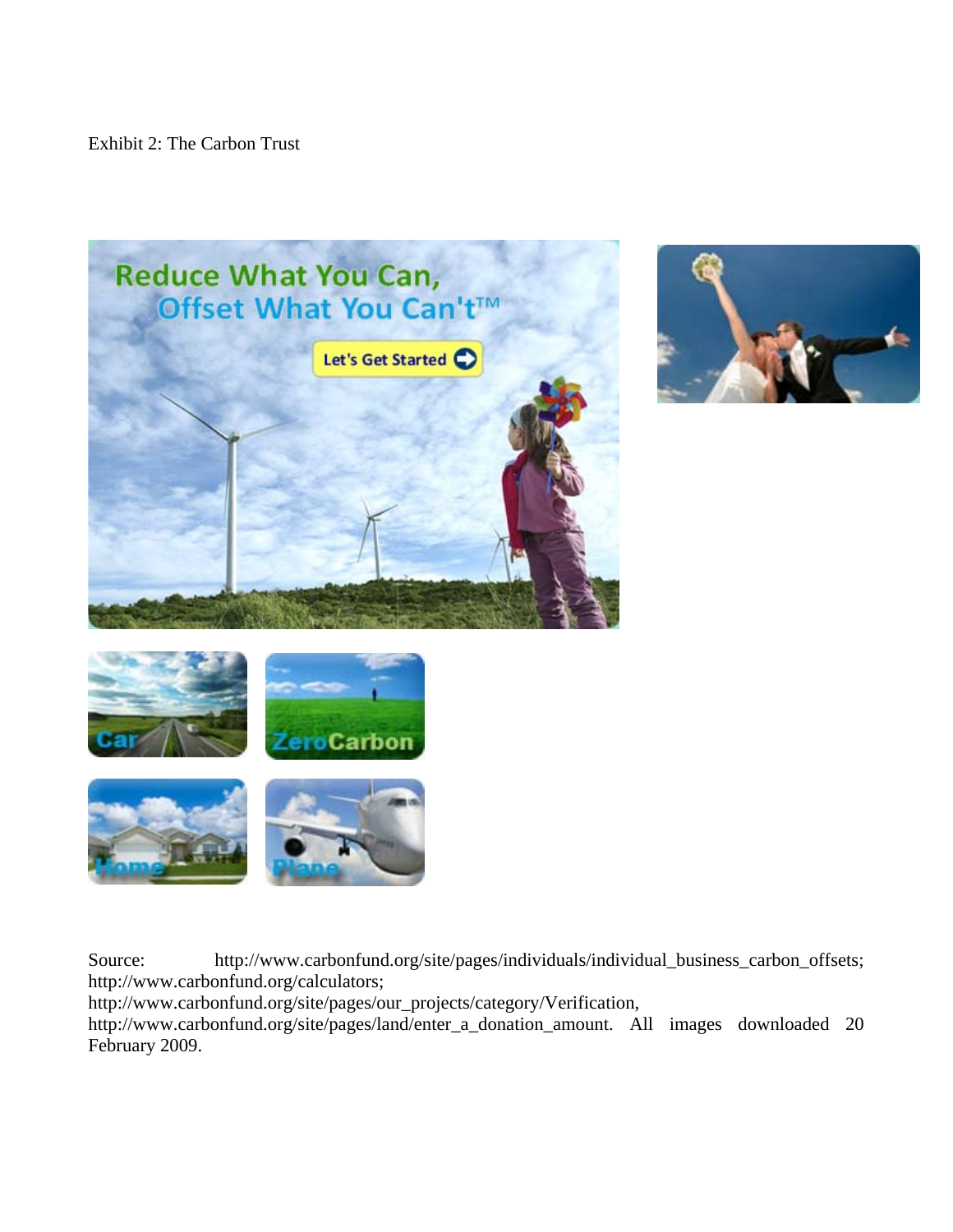### Figure 1: Carbon Disclosure Project

| Company                     | Sector       | No.<br>companies<br>in sector | CDLI score (%)<br>(ranked within<br>sector) | Carbon<br>intensity*<br>(ranked within<br>sector) | Direct<br>emissions**<br>(ranked within<br>sector) |
|-----------------------------|--------------|-------------------------------|---------------------------------------------|---------------------------------------------------|----------------------------------------------------|
| <b>BASF</b>                 | Chemicals    | 9                             | 82 $(1st)$                                  | 346 $(7th)$                                       | 23463 $(8th)$                                      |
| Nissan Motor                | Construction | 4                             | 78 $(1st)$                                  | 30 $(1st)$                                        | 975 $(2^{nd})$                                     |
| Suncor                      | Oil and gas  | 5                             | 75 $(1^{\rm st})$                           | 588 $(4th)$                                       | 10419 $(1st)$                                      |
| <b>BHP Billiton</b>         | Mining       | $\overline{7}$                | 77 $(1^{st})$                               | 1096 $(4^{th})$                                   | 21394 $(4^{th})$                                   |
| Iberdrola                   | Transport    | 9                             | 82 $(1st)$                                  | 1616 $(7th)$                                      | 37769 $(7th)$                                      |
| <b>Barclays</b>             | Financial    | 18                            | 98 $(1st)$                                  | $11(13^{th})$                                     | 31 $(9^{th})$                                      |
| <b>Taiwan Semiconductor</b> | Hospitality  | 4                             | 95 $(1st)$                                  | 439 $(3^{rd})$                                    | 2466 $(3^{rd})$                                    |
| Tesco                       | Retail       | 7                             | $96(1^{st})$                                | 42 $(3^{rd})$                                     | 1705 $(5^{th})$                                    |
| <b>EMC</b>                  | Media        | 5                             | 98 $(1st)$                                  | $20(4^{th})$                                      | 32 $(2^{nd})$                                      |

Source: Data are selected from CDLI 2008. Downloaded 20 April 2009, http://www.cdproject.net/carbon-disclosure-leadership-index.asp. Sectors shown correspond to the industrial sectors of the Financial Times Global 500 index.

\*Calculation of 'carbon intensity' uses volumes of direct carbon emissions deflated by company-global or -sectoral revenues for the 2008 financial year. Rankings indicate the 'carbon intensity' of companies relative to that sector, where 1<sup>st</sup> corresponds to the best carbon performance in that sector.

\*\*Direct emissions are based on quoted volumes of CO2-equivalent tonnages for the 2008 financial year. Individual rankings indicate emissions relative to that sector, where  $I<sup>st</sup>$  corresponds to the best carbon performance in that sector.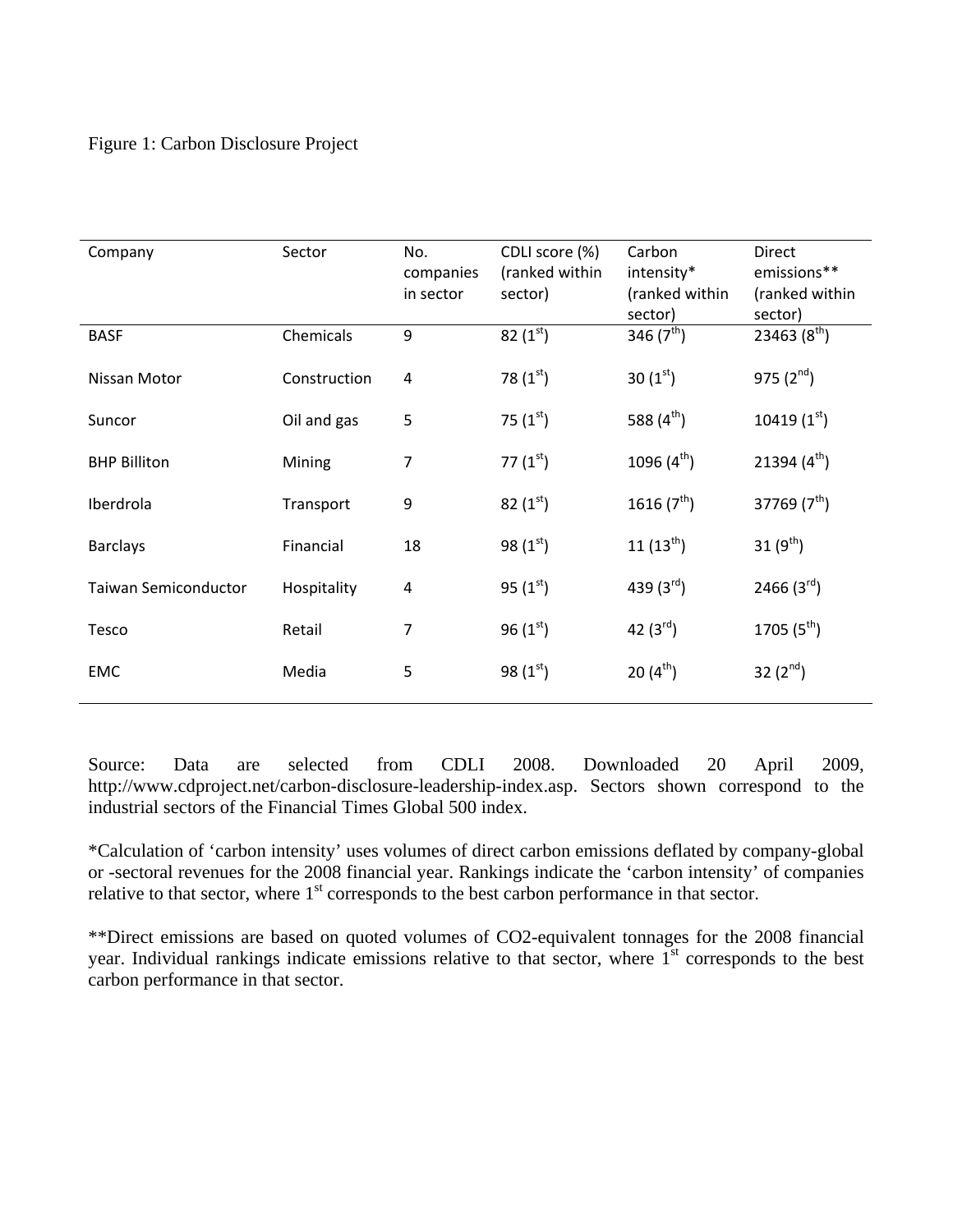# Figure 2: Carbon Disclosure Project regression analysis

|                                | (1)                    | (2)<br>CDLI ranking CDLI score CDLI score                 | (3)                 |
|--------------------------------|------------------------|-----------------------------------------------------------|---------------------|
| carbon<br>emissions<br>ranking | $-0.234**$<br>(0.0851) |                                                           |                     |
| carbon<br>emissions            |                        | $-0.000129*** -0.00000927$<br>$(0.0000226)$ $(0.0000309)$ |                     |
| constant                       | $6.171***$<br>(1.040)  | 73.02***<br>(1.098)                                       | 82.62***<br>(3.604) |
| Industry<br>dummies            | Yes                    | No                                                        | Yes                 |
| $\mathbf N$                    | 231                    | 230                                                       | 230                 |
| $R-Sq$                         | 0.391                  | 0.066                                                     | 0.287               |
| $F$ -stat                      | 27.09                  | 32.71                                                     | 11.55               |

White's robust standard errors in parentheses

\* p<0.05, \*\* p<0.01, \*\*\* p<0.001